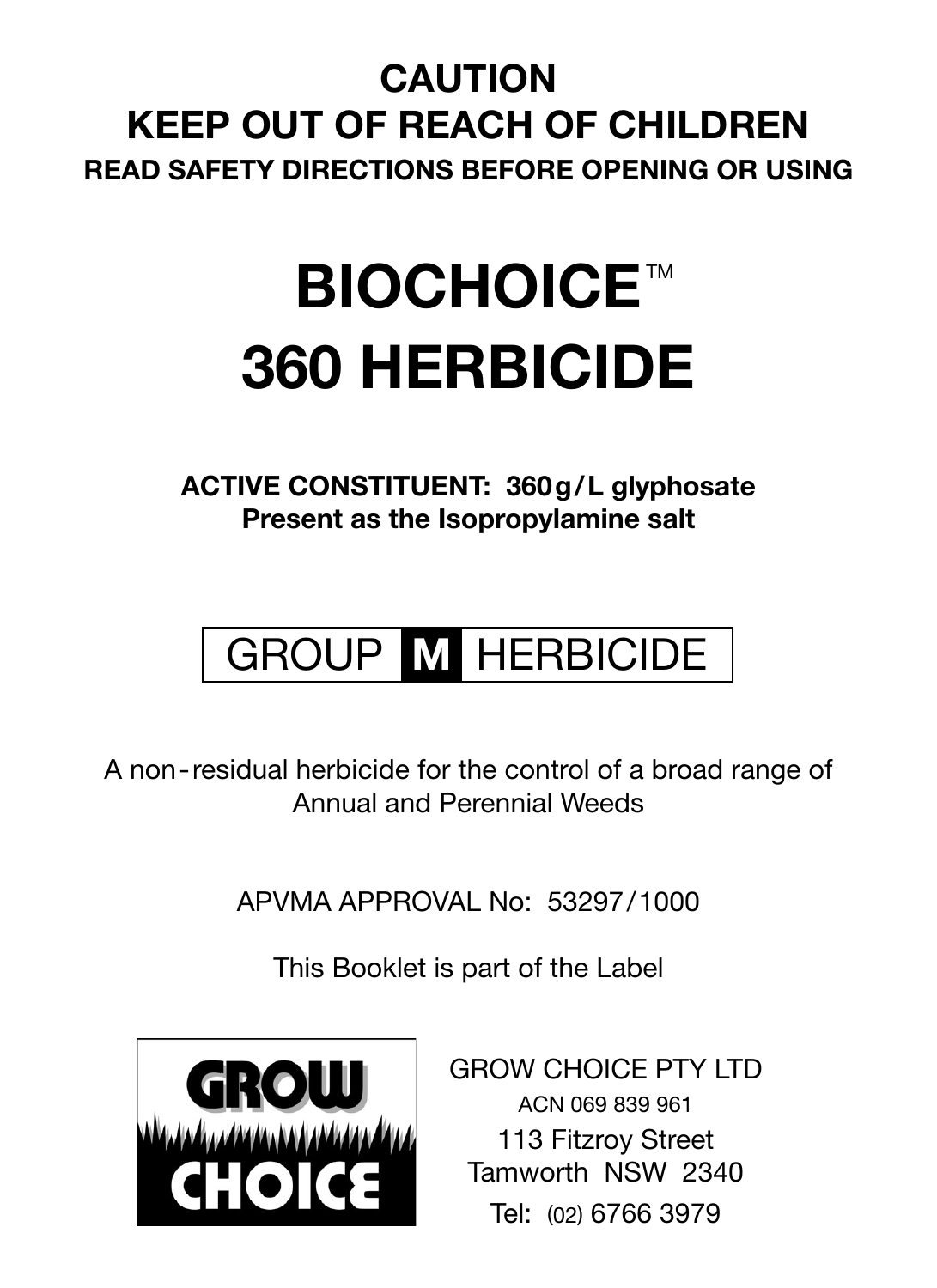#### **GENERAL INSTRUCTIONS**

The product is translocated throughout the plant where it kills both foliage and roots. Ideally the best time to use the product is when target species are in a state of active growth, moderate climatic conditions are present and plants are free of disease and dirt cover.

While cool and cloudy conditions can sometimes delay the appearance of chemical activity, it can generally be expected that symptoms of chemical effect will appear 2-7 days after spraying of annual species and 2-3 weeks after spraying of perennial species. The symptoms are demonstrated by a yellowing and accompanying wilting, progressing to a brown out.

#### **SAFETY TO CROPS**

Do not allow the product to come in contact with the foliage, fruit or green stems of desirable crops, plants or trees as the nature of the chemical is non selective. Some useful guidelines that can help in this regard are;

- 1) Don't use if the wind is blowing towards desirable plants in close proximity.
- 2) Avoid fine droplet settings (150 micron or less) when calibrating.
- 3) Avoid spraying in winds greater than 8k/hr, still air and hot days.

While the product is rapidly inactivated on contact with the soil it is important certain factors are kept in mind;

- 1) Where there is a light presence of unwanted vegetative matter sowing can commence from one day after spraying.
- 2) Where the plant cover is heavy it is better to allow vegetative matter to decay prior to sowing to allow formation of a satisfactory seedbed.

#### **SPRAY PREPARATION**

- 1. Make sure tank is clean and residues from previous usage have been removed.
- 2. Half fill the tank with clean water bearing in mind that less than perfect results may occur if water containing soil particles is used or hard water containing calcium salt. Glyphosate may be inactivated by water which is contaminated with clay particles or soil.
- 3. Add the appropriate amount of product as per the Directions for Use Tables.
- 4. Mix well keeping filling hose below surface to avoid foaming.
- 5. Add water to fill vat.
- 6. Remove hose from tank as soon as full to prevent back siphoning.

**NB:** Do not use mechanical agitators, as they cause excessive foaming.

Do not add non approved herbicides and insecticides.

**NBB:** Use only plastic, plastic-lined, stainless steel, aluminium, copper, brass or fibreglass tanks. Galvanised steel or unlined steel spray tanks can react with the product to hydrogen gas, which can form a combustible gas mixture which can be flashed by ignition sources.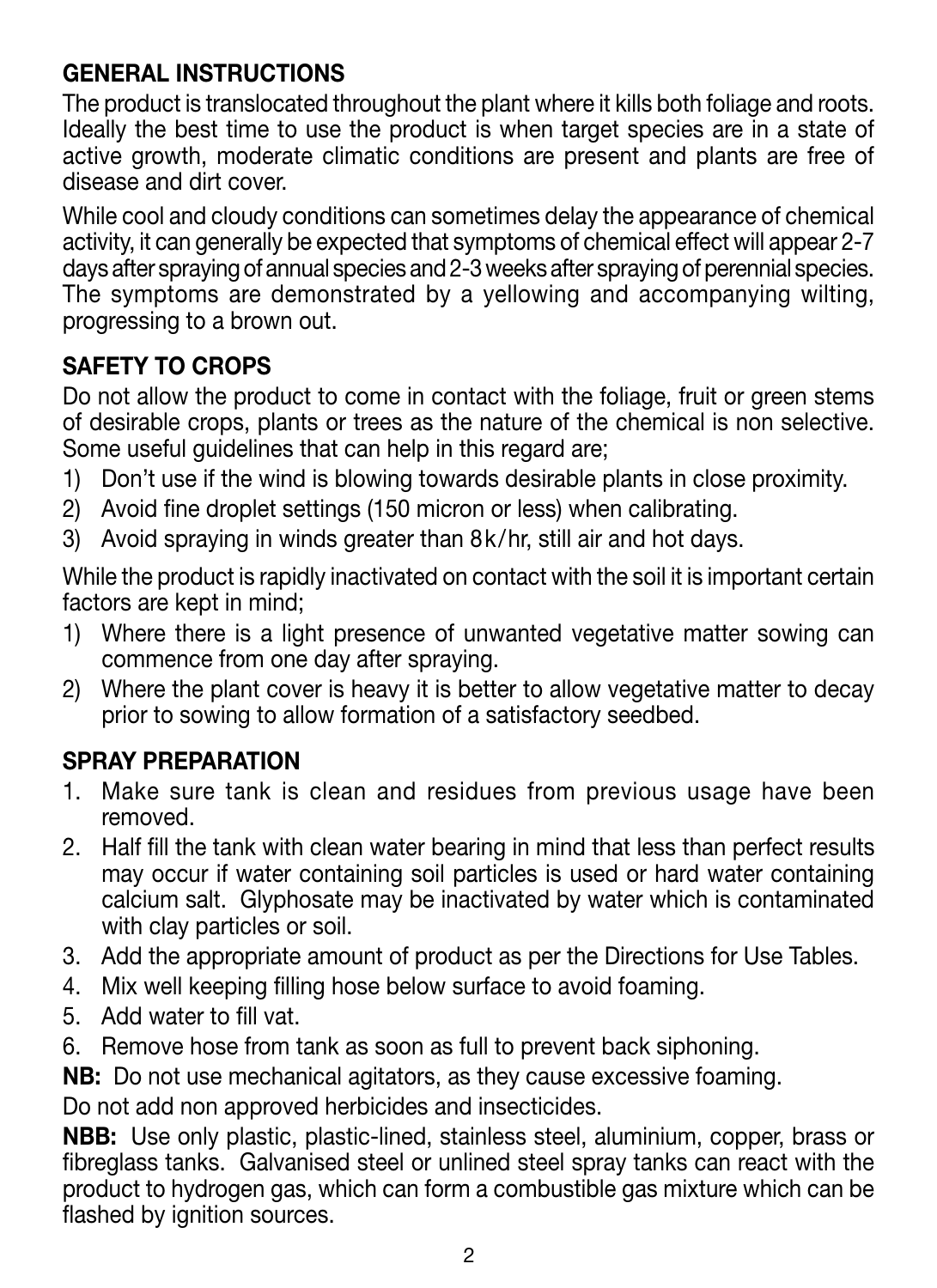#### **SURFACTANT**

The addition of surfactant may improve weed control where water rates are high or product rates are low. Suggested surfactant rates are 200 mL/100L of 1000 g/L non-ionic surfactant or 250-500mL of 700g/L surfactant. Do not add spraying oils, agricultural chemicals or any other material except as directed on the label.

#### **ORGANOSILICONE PENETRANT**

In certain situations (as indicated in the directions for use table) weed control may be enhanced by the addition of an organosilicone penetrant 200mL/per 100L spray solution.

#### **RAINFALL EFFECTS**

Heavy rain within 2 hours of spraying can mean that the chemical may be washed off the plant, with the result that the herbicide may not be totally effective. Respraying may be needed.

Normal rain up to 6 hours after application may reduce the effectiveness.

Adequate results may not be achieved if the product is applied when weeds are stressed by conditions such as drought conditions, water logging or frost.

#### **SOIL PERSISTENCE**

The product is not persistent in soils and is rapidly broken down by microbes present in the soil, as well as by hydrolysis caused by free standing moisture or soil moisture that may be present in soil particles. Should residual activity be needed refer to "Compatibility Section" of this label.

#### **RESISTANT WEEDS WARNING**

BioChoice 360 Herbicide is a member of the glycine group of herbicides. BioChoice 360 Herbicide has the inhibitor of EPSP synthase mode of action. For weed resistance management BioChoice 360 Herbicide is a Group M Herbicide.

Some naturally occurring weed biotypes resistant to BioChoice 360 Herbicide and other inhibitors of EPSP synthase mode of action herbicides may exist through normal genetic variability in any weed population. The resistant individuals can eventually dominate the weed population if these herbicides are used repeatedly. These resistant weeds will not be controlled by BioChoice 360 Herbicide or any other inhibitors of EPSP synthase herbicide.

Since the occurrence of resistant weeds is difficult to detect prior to use. Grow Choice Pty Ltd accepts no liability for any losses that may result from the failure of BioChoice 360 Herbicide to control resistant weeds.

#### **APPLICATION EQUIPMENT**

#### **Types of Equipment**

The following types of equipment may be used in applying the product:<br>\* Knapsack \* Handqun \* Boom \* Wiper \* Aerial

- $*$  Knapsack  $*$  Handgun  $*$  Boom
- \* Low volume (gas gun or splatter gun) \* Controlled droplet application (CDA)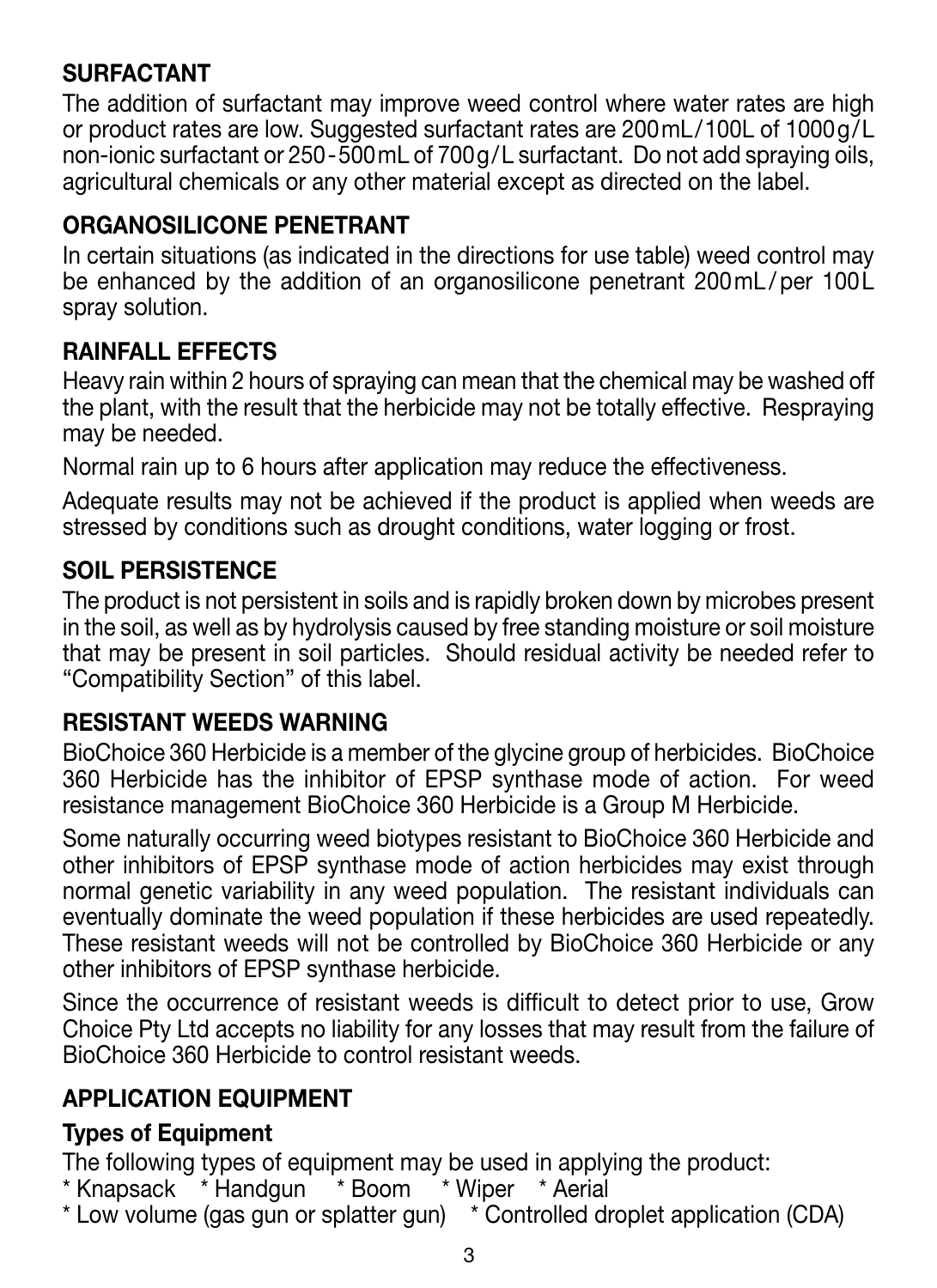#### **For Knapsack and Handgun Equipment**

Maximum efficiency can be achieved by using a D6 spray plate and applying at a pressure of 400-700 kpa. As the product is translocated through contact points on the plant, good coverage is needed to maximise uptake by the plant. Volume used per given area will vary according to the density of the target species present.

#### **For Boom Equipment**

Maximum efficiency can be achieved by using fan nozzles at a pressure of 240-280 kpa. Water volumes per hectare of treated area can vary depending on density of target species but no more than 200 litres would be necessary. In conservation tillage situations volumes in the 50-100 litre/ha range would suffice.

#### **For Aerial Equipment**

Using micronair and boom equipment a droplet size of 250-350 micron diameter is recommended. A swath width in the range of 15-17 metres is most appropriate for this form of spraying. Minimum spray volume would be 15 litres/ha. When using this form of application give consideration to the fact that the product is highly non-selective and if desirable plants, trees etc are in the vicinity of the area to be sprayed, they could be effected by drift or targeted contact. This would limit usage via this technique to such situations as weed control on fallows or pasture, control prior to establishment of crops or pasture. Another point to bear in mind are that on sloping terrain height above the ground may vary from point-to-point, and also at any given point, from boom tip to boom tip. It is also worth remembering that there is more land area on a hilly block than a flat block, even though the perimeter distance may be the same. In such situations increase the water volume to 30-80 litres/ha and increase the droplet size to a minimum of 300 micron average size.

Note: In high temperatures and dry conditions evaporation of droplets prior to reaching target species can occur and it is therefore important to increase water volume to at least 30 litres/ha and average droplet size to 300 micron if temperatures are in excess of 25ºC. DO NOT SPRAY if temperature is above 30ºC .

#### **For Wiper Equipment**

Such as Ropewick applicators etc detailed information should be obtained from the manufacturers. As a general guide 500mL of product should be mixed with 1 litre of water. Weeds should ideally be 15cm above the crop or pasture. One pass in each direction commonly referred to as a "double pass" will maximise effectiveness. The lower the vehicle speed the better the result. Certainly no faster than 8km/hr is recommended.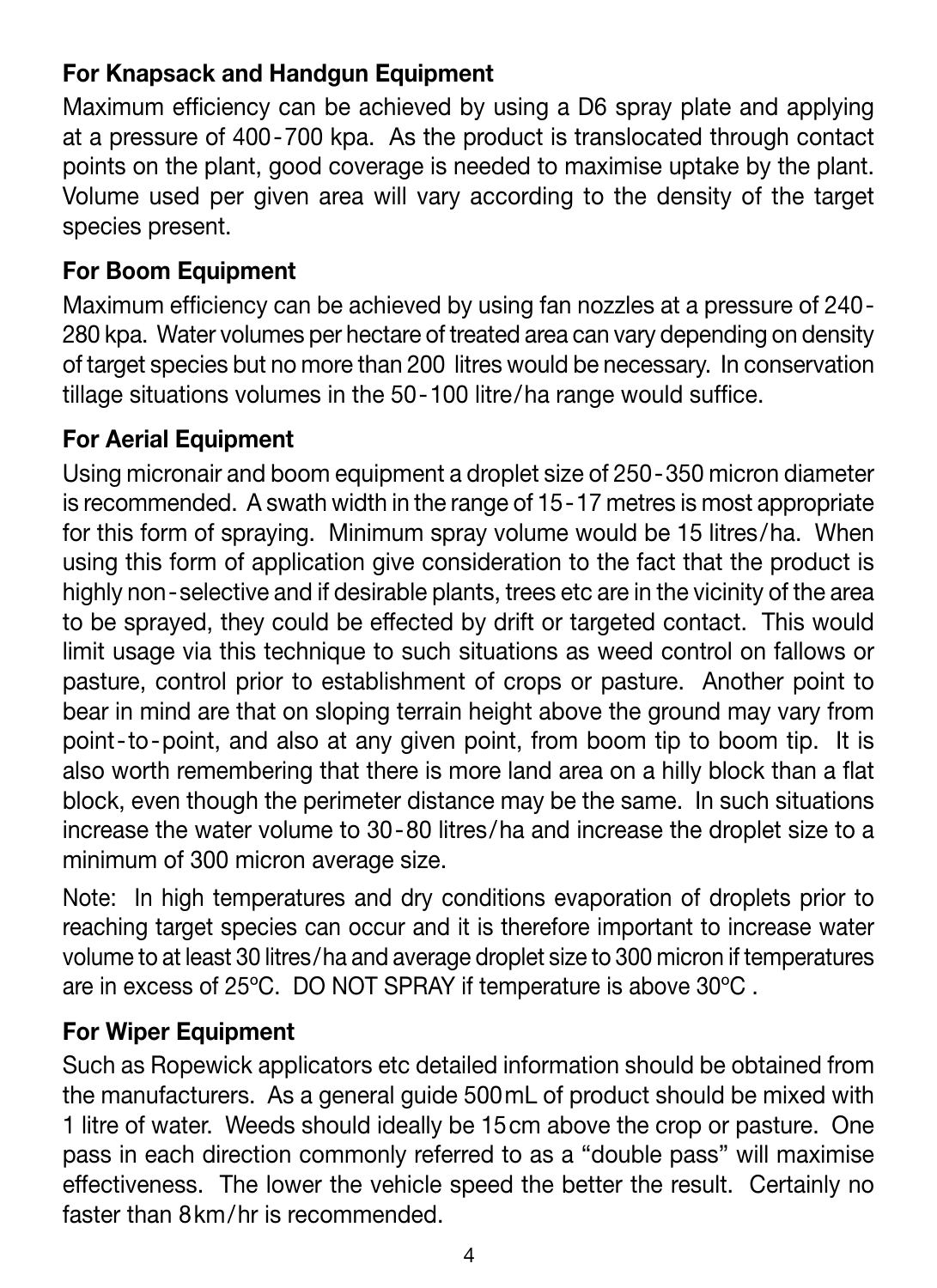Where weeds are of variable height, or occur in clumps or in dense infestations some plants may not be contacted by the herbicide solution and re-treatment may be necessary. Mix only enough solution for immediate requirements. Do not store a mixed solution for more than a couple of days.

Rate: Mix 1 litre BioChoice 360 with 2 litres clean water to prepare a 33% solution. Refer to the Weeds Controlled section of the label for specific recommendations.

#### **LOW VOLUME APPLICATION**

**(e.g. Gas gun or Splatter gun)** Apply as an even spray to cover all foliage. Refer to Weeds Controlled for the dilution rate and volume of mixture to be used. If the dilution rate is specified as  $1:9$  this equals 1 part BioChoice 360 to 9 parts water.

#### **CONTROLLED DROPLET APPLICATION (CDA)**

Use the following table as a guide for determining the correct application rates using the Micron\* Herbi or similar equipment. See Weeds Controlled tables for specific rates and use recommendations. For hand held equipment a walking speed of approximately 1m/sec (4km/hr) is recommended.

| Rate of product delivered<br>At 1 m/sec | 3L/ha | 6L/ha | 9L/ha  |
|-----------------------------------------|-------|-------|--------|
| Mixture by volume<br>Product: water     | 1.3   | 1:1   | 2.1    |
| Micron Herbi nozzle                     | blue  | blue  | vellow |

Do not add oils to BioChoice 360/water mixture, otherwise application may be difficult and reduced weed control may occur.

#### **NOTE:** CDA equipment produces a fine spray pattern which is not easily **visible. Ensure spray pattern or drift does not contact foliage or green tissue of desirable plants, as severe injury or destruction may result.**

#### **SPRAYER CLEAN UP**

After use, clean all spray equipment by thoroughly washing with clean water, in order to prevent corrosion to tanks, lines and nozzles. Aircraft used in application should be thoroughly washed with particular attention to wheels and landing gear.

#### **COMPATIBILITY**

It has been established that the following products may be mixed with Glyphosate to broaden the spectrum of pests controlled, add soil residual activity and improve performance. Refer to the "Directions for Use" Section for detailed information on the tank mix situations.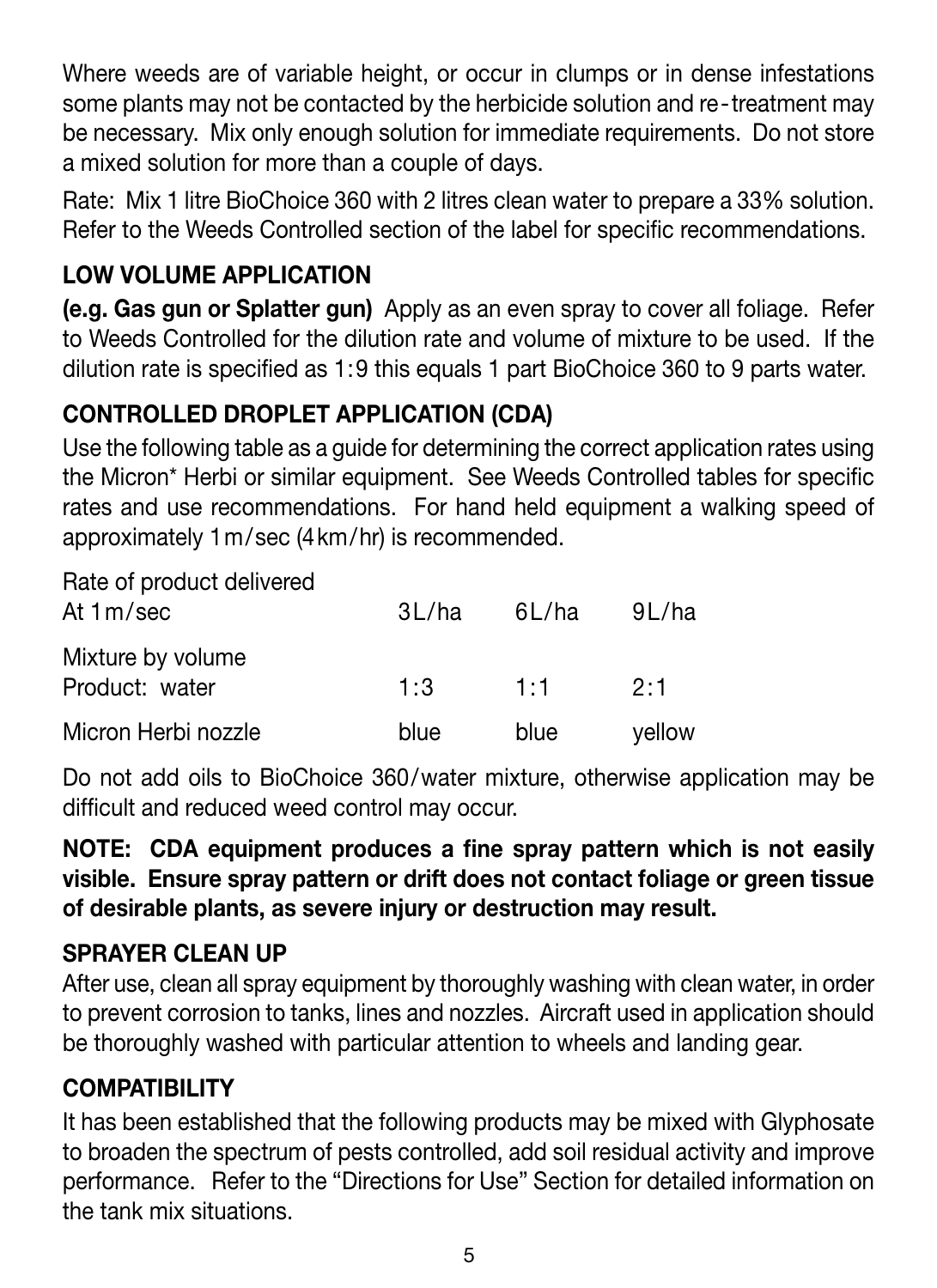**Additives:** Crystalline Ammonium Sulphate assists in minimising antagonism when mixed with flowable Triazine herbicides. The only form of Ammonium sulphate to be used is the crystalline form (not prilled or granule forms). Test the quality by dissolving 2 tablespoons in 2 litres of water. Swirl gently for 2 minutes. Should undissolved particles still remain at the of that time, pre-dissolve them prior to adding product to spray tank. Ensure solution is poured through a screen.

**Herbicides:** Atrazine - flowable or granular (see additives above - do not apply the tank mix for control of Barnyard grass), dicamba, 2,4-D ester, chlorsulfuron, metsulfuron, Oust\*, Yield\*, Stomp\*, Logran\*, Flandor\* 500, LVE MCPA, Goal CT\*, simazine flowable. Tillmaster\* CT.

Goal CT - The addition of Goal CT at 75mL/ha to recommended rates of this product prior to planting Wheat or Barley will improve knockdown and increase the speed at which treated weeds develop visible symptoms of phytotoxicity. Add Flowright Compatibility agent to improve the compatibility in cold water (less than 15ºC). See Directions below.

**Insecticides:** chlorpyrifos, dimethoate, fenitrothion, Gusathion\*, Imidan\*, Le-Mat\*, Lorsban\*, metasystox, Sumithion\*, Perfekthion EC 400\*.

#### **FLOWRIGHT COMPATIBILITY AGENT**

Rate: 200mL/100L spray solution. When mixing with Goal CT\*, add to improve the compatibility in cold water (less than 15ºC). Flowright must be pre-mixed with Goal CT before adding to the spray tank. Refer to Flowright label for full directions.

#### **PROTECTION OF CROP, NATIVE AND OTHER NON-TARGET PLANTS**

DO NOT apply under weather conditions, or from spraying equipment, that may cause drift onto nearby susceptible plants/crops, cropping lands or pastures.

#### **PROTECTION OF WILDLIFE, FISH, CRUSTACEANS AND ENVIRONMENT**

DO NOT contaminate streams, rivers or waterways with the product or used containers. When controlling weeds near water, refer to label directions to minimise the entry of spray into the water.

#### **PROTECTION OF LIVESTOCK**

There is no withholding period for grazing stock, but to give the product a chance to be efficiently absorbed by sprayed vegetation, it is recommended that livestock be kept clear of treated annual weeds for one day after spraying, and for perennial weeds 7 days. For certain plants known to be toxic to stock, it is advisable to keep livestock away until complete browning occurs.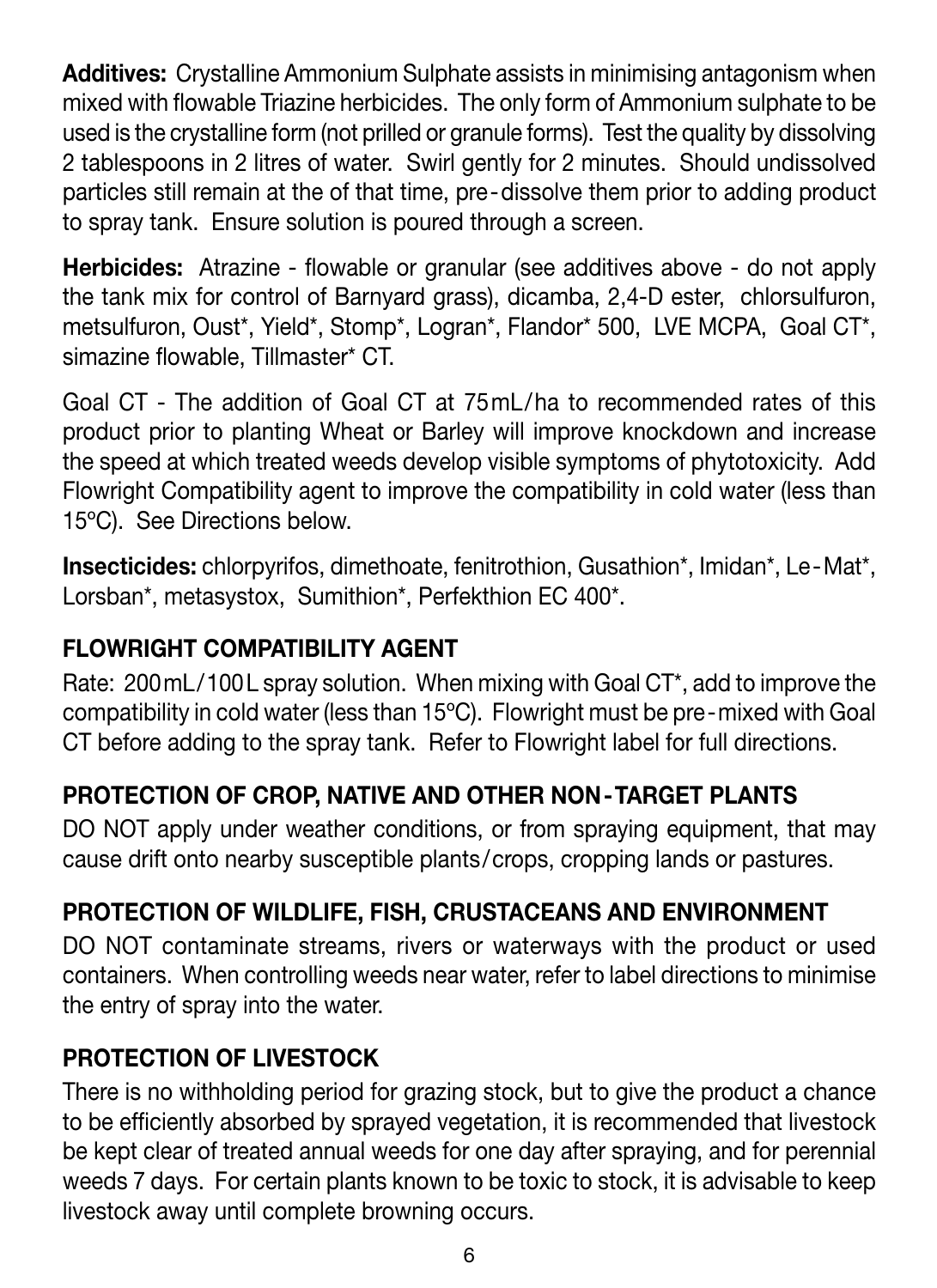#### **STORAGE AND DISPOSAL**

Do not store the product in galvanised steel or unlined steel containers, as the product may react to produce hydrogen gas, which in turn could form a highly combustible gas that could explode if ignited by an open flame, or spark, lighted cigarette etc.

Store in the closed original container in a well ventilated area as cool as possible. Do not store for prolonged periods in direct sunlight.

Triple or preferably pressure rinse containers before disposal. Add rinsings to spray tank. Do not dispose of undiluted chemicals on site. If recycling, replace cap and return clean containers to recycler or designated collection point. If not recycling, break, crush, puncture and bury empty containers in a local authority landfill. If not available bury the containers below 500mm in a disposal pit specifically marked and set up for this purpose clear of waterways, desirable vegetation and tree roots. Empty containers and product should not be burnt.

*For refillable containers:* Empty contents fully into application equipment. Close all valves and return to point of supply for refill or storage.

#### **SAFETY DIRECTIONS**

Product will irritate eyes and skin. Avoid contact with eyes and skin.

When preparing the product for use, wear elbow length PVC gloves and face shield or goggles. When using controlled droplet applicator wear protective waterproof clothing and impervious footwear.

After use and before eating drinking or smoking, wash hands, arms and face thoroughly with soap and water. After each day's use, wash gloves and face shield or goggles and contaminated clothing.

#### **FIRST AID**

If poisoning occurs, contact a Doctor or Poisons Information Centre (PHONE AUSTRALIA: 13 11 26)

#### **MATERIAL SAFETY DATA SHEET**

For further information refer to Material Safety Data Sheet which can be obtained from the supplier.

#### **NOTICE TO BUYER**

Grow Choice Pty. Ltd. will not be held liable for any loss, injury or damage, indirect or consequential, arising from the sale, supply, use or application of this product. The product is not to be used for any purpose or in any way contrary to label instructions.

\* Not a Grow Choice Pty Ltd Trademark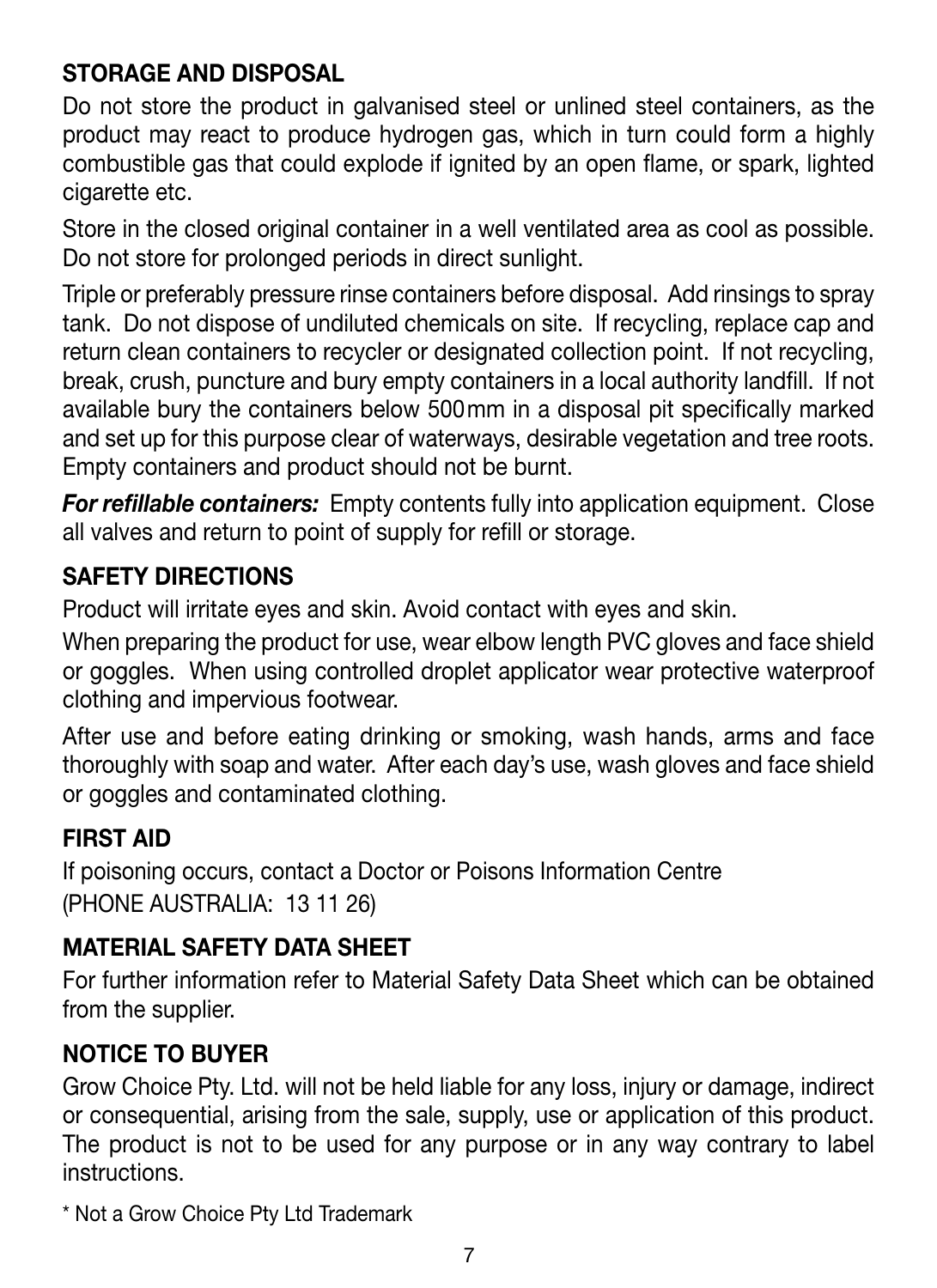## DIRECTIONS FOR USE **DIRECTIONS FOR USE**

RESTRAINTS: DO NOT disturb treated weeds by cultivation, sowing or grazing for 1 day after treatment for annual weeds, and 7 days after treatment for perennial weeds. DO RESTRAINTS: DO NOT disturb treated weeds by cultivation, sowing or grazing for 1 day after treatment for annual weeds, and 7 days after treatment for perennial weeds. DO NOT treat weeds under poor growing conditions or dormant conditions as occur in drought, waterlogging, disease, insect damage or following frost. Reduced control may also NOT treat weeds under poor growing conditions or dormant conditions as occur in drought, waterlogging, disease, insect damage or following frost. Reduced control may also ocour when treating weeds heavily covered with dust or silt. Rainfall occurring up to 6 hours after application may reduce effectiveness. Heavy rainfall within 2 hours of application occur when treating weeds heavily covered with dust or silt. Rainfall occurring up to 6 hours after application may reduce effectiveness. Heavy rainfall within 2 hours of application may wash the chemical off the foliage and a repeat treatment may be required. may wash the chemical off the foliage and a repeat treatment may be required.

## ANNUAL WEED CONTROL - ALL STATES **ANNUAL WEED CONTROL – ALL STATES**

| Weeds Controlled                                                  | Rate                                    | <b>Critical Comments</b>                                                                                           |
|-------------------------------------------------------------------|-----------------------------------------|--------------------------------------------------------------------------------------------------------------------|
| Barley grass (Hordeum leporinum)<br>Amaranth (Amaranthus spp.,    | <b>Boom:</b> 2-3L/ha                    | The taller the weed the higher the rate. As a guide use the higher rate<br>All Weeds Spray actively growing plants |
| Barnyard grass (Echinochloa spp.,                                 |                                         | when weeds are higher than 15cm.                                                                                   |
| Brome grass (Bromus spp.)<br>Caltrop (Tribulus terrestis)         | Handgun: 500-700mL<br>per 100L of water |                                                                                                                    |
| Canary grass (Phalaris spp.,                                      |                                         |                                                                                                                    |
| Capeweed (Arctotheca calendula)                                   |                                         |                                                                                                                    |
| Chickweed (Stellaria media)<br>Cereals (volunteer)                | Knapsack: 75-100 mL<br>per 15L of water | If residual activity is required, see<br>section titled "Compatibility"                                            |
| Cobbler's Peg (Bidens pilosa)                                     |                                         | To use a residual herbicide, use the                                                                               |
| Deadnettle (Lamium amplexicaule)                                  |                                         | herbicides that have been recommended as being                                                                     |
| Double Gee (Emex australis)                                       | <b>Niper</b> equipment and              | compatible in accordance with their label rates.                                                                   |
| Fumitory (Fumaria officinalis)                                    | <b>Controlled Droplet Applicators</b>   |                                                                                                                    |
| Ground Cherry (Physalis angulata)                                 | see application section of              | Jse Glyphosate at rates indicated in the adjacent column.                                                          |
| esser Swinecress (Coronopus didymus)                              | his booklet.                            |                                                                                                                    |
| Liverseed grass (Urochloa panicoides)                             |                                         |                                                                                                                    |
| Mintweed (Salvia reflexa)                                         |                                         |                                                                                                                    |
| Paradoxa grass (Pharlaris paradoxa)                               |                                         |                                                                                                                    |
| Paterson's Curse (Echium plantagineum)                            |                                         |                                                                                                                    |
| Pigweed (Portulaca oleracea)                                      |                                         |                                                                                                                    |
| Potato weed (Galinsoga parviflora)                                |                                         |                                                                                                                    |
| Rye grass (Lolium rigidum                                         |                                         |                                                                                                                    |
| Saffron Thistle (Carthamus lanatus)                               |                                         |                                                                                                                    |
| Silver grass (Vulpia spp.)<br>Sow Thistle (Sonchus oleraceus)     |                                         |                                                                                                                    |
|                                                                   |                                         |                                                                                                                    |
| Spear Thistle (Cirsium valgare)                                   |                                         |                                                                                                                    |
| Spiny Burrgrass (Cenchrus spp.,                                   |                                         |                                                                                                                    |
| Spurge (Euphorbia spp.,                                           |                                         |                                                                                                                    |
| Sub Clover (Trifolium subterraneum)                               |                                         |                                                                                                                    |
| hornapple Datura spp.                                             |                                         |                                                                                                                    |
| Wild Mustard (Sisymbrium officinale)                              |                                         |                                                                                                                    |
| Wild Oats (Avena spp.                                             |                                         |                                                                                                                    |
| Wild Turnip (Brassica tournefortii)                               |                                         |                                                                                                                    |
| Variegated Thistle (Silybum marianum)<br>Winter grass (Poa annua) |                                         |                                                                                                                    |
|                                                                   |                                         |                                                                                                                    |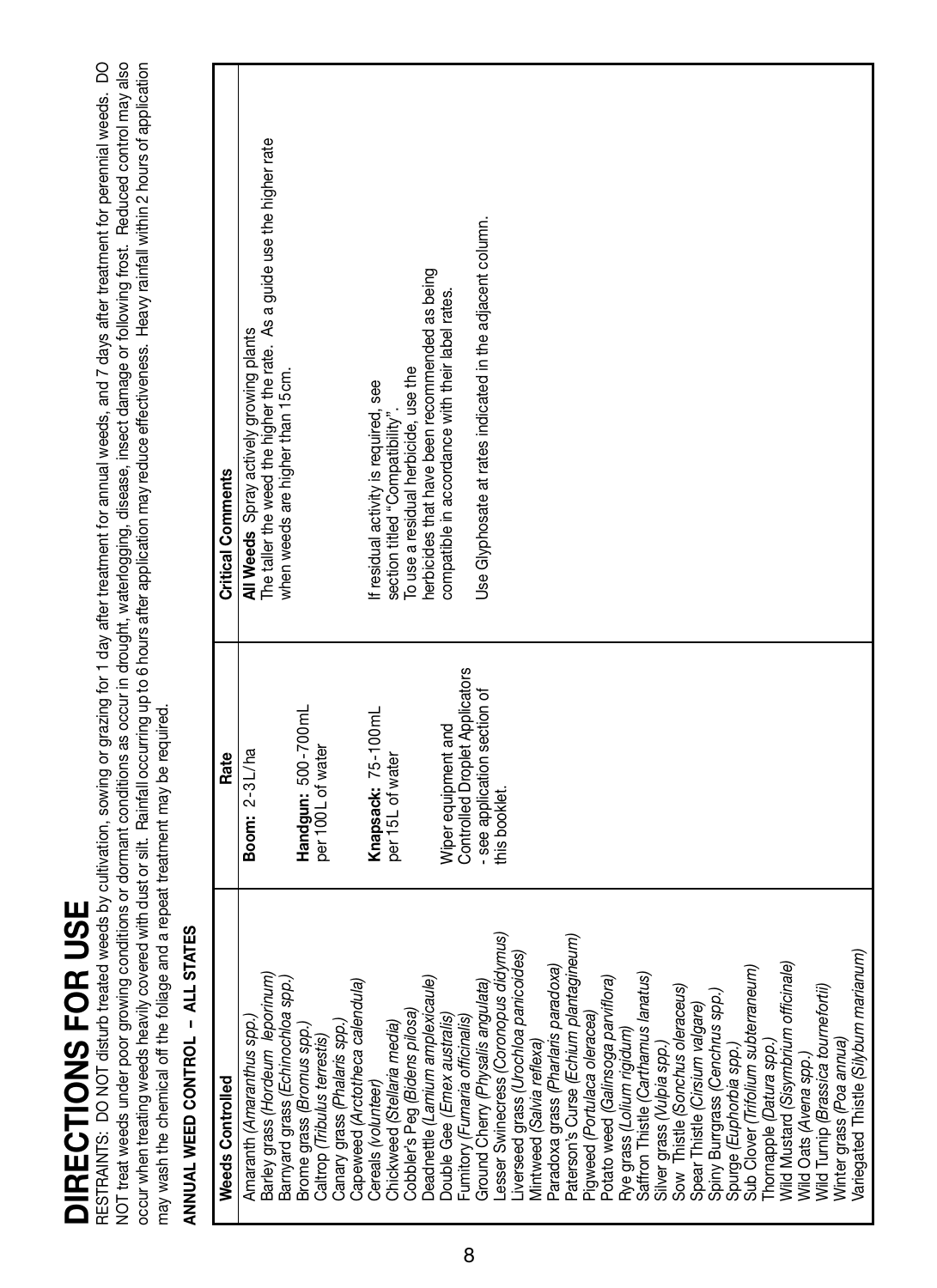| ı |
|---|
|   |
|   |
|   |
|   |
| l |
|   |
| i |
|   |
|   |
|   |
|   |
|   |
|   |
| ۱ |

| Weeds Controlled                               |              | Rate               |                      | <b>Critical Comments</b>                                                                                                                                                                                                                                                                                                                                                                                                                                                                                                                                                                                                                                                                                                                 |
|------------------------------------------------|--------------|--------------------|----------------------|------------------------------------------------------------------------------------------------------------------------------------------------------------------------------------------------------------------------------------------------------------------------------------------------------------------------------------------------------------------------------------------------------------------------------------------------------------------------------------------------------------------------------------------------------------------------------------------------------------------------------------------------------------------------------------------------------------------------------------------|
|                                                | Boom<br>L/ha | Knapsack<br>mL/15L | Handgun<br>Vol/100L  |                                                                                                                                                                                                                                                                                                                                                                                                                                                                                                                                                                                                                                                                                                                                          |
| Bamboo (Bambusa spp.)                          |              | 150 <sub>m</sub> L |                      | Out Stump: Dilute 1:6 i.e. mix 1 part of this product with 6 parts water. Cut stems back to<br>Apply to actively growing foliage and/or regrowth which is between 1m and 2m tall<br>20cm high, pour mixture down hollow stem or wet the cut.                                                                                                                                                                                                                                                                                                                                                                                                                                                                                             |
| Bent Grass (Agrostis tenuis)                   | 2.5L         | 75 <sub>ml</sub>   | 500 mL               | tyned implement should follow 10-21 days after spraying. Application of this product should be<br>Apply to actively growing plants in late spring when they have some seed head development<br>Follow-up management is required to limit seedling re-establishment. Full disturbance with<br>but before summer drought stress. Bent grass should NOT be grazed heavily at spraying.<br>ollowed by a summer crop and/or by reseeding pasture or crop the following autumn.                                                                                                                                                                                                                                                                |
| Blady Grass (Imperata cylindrica)              | ă            | 200mL              | 1.3L                 | Spray at head stage while plants are in active growth stage.                                                                                                                                                                                                                                                                                                                                                                                                                                                                                                                                                                                                                                                                             |
| Bracken (Pteridium esculentum)                 | ಕ            | 225mL              | 1.5L                 | otherwise reduced results will occur. Addition of an organosilicone penetrant may also improve<br>control with handgun application. Wiper equipment is recommended, see WIPER EQUIPMENT<br>next season. Complete control will not be achieved from one application. Repeat treatment is<br>actively growing fronds but prior to frosts. Visible symptoms may not be fully apparent until<br>should be slashed in Winter/Spring prior to treatment. Apply this product to fully unfurled<br>section of this label. Double pass applications required for pickwick equipment. Bracken<br>For boom application always add an organosilicone penetrant (200mL per 100L spray)<br>ecommended, associated preferably with pasture improvement. |
| Carpet Grass (Axonopus spp.)                   | 3L           | 75 <sub>ml</sub>   | 500 mL               | Spray at early head stage while in active growth stage.                                                                                                                                                                                                                                                                                                                                                                                                                                                                                                                                                                                                                                                                                  |
| Cocksfoot (Dactylis glomerata)                 | ಸ            | 100 <sub>mL</sub>  | 700 mL               | Spray at early head stage while in active growth stage.                                                                                                                                                                                                                                                                                                                                                                                                                                                                                                                                                                                                                                                                                  |
| Couch (Cynodon dactylon)                       | ಕ            | 200 <sub>m</sub> L | 1.3L                 | Spray at early head stage (late Spring).                                                                                                                                                                                                                                                                                                                                                                                                                                                                                                                                                                                                                                                                                                 |
| (Hypochoeris radicata)<br>Flatweed (Cat's Ear) | ಕ            | 100 <sub>ml</sub>  | 700 mL               | Spray at early flowering stage to fully developed rosettes.                                                                                                                                                                                                                                                                                                                                                                                                                                                                                                                                                                                                                                                                              |
| Glyceria (Glyceria maxima)                     | ಕ            | 150 <sub>mL</sub>  | $\rightleftharpoons$ | Add a surfactant (50-60% ai) at 200-250 mL/100 L. NOTE: Control of Glyceria is only<br>DO NOT spray across open bodies of water and DO NOT allow spray to enter water.<br>Apply to actively growing plants at mature head stage in late Summer / Autumn.<br>allowable in dry drains and channels and margins of dams, lakes and streams.<br>DO NOT allow water to return to dry channels within 4 days of application.<br>DO NOT apply to weeds growing in or over water.                                                                                                                                                                                                                                                                |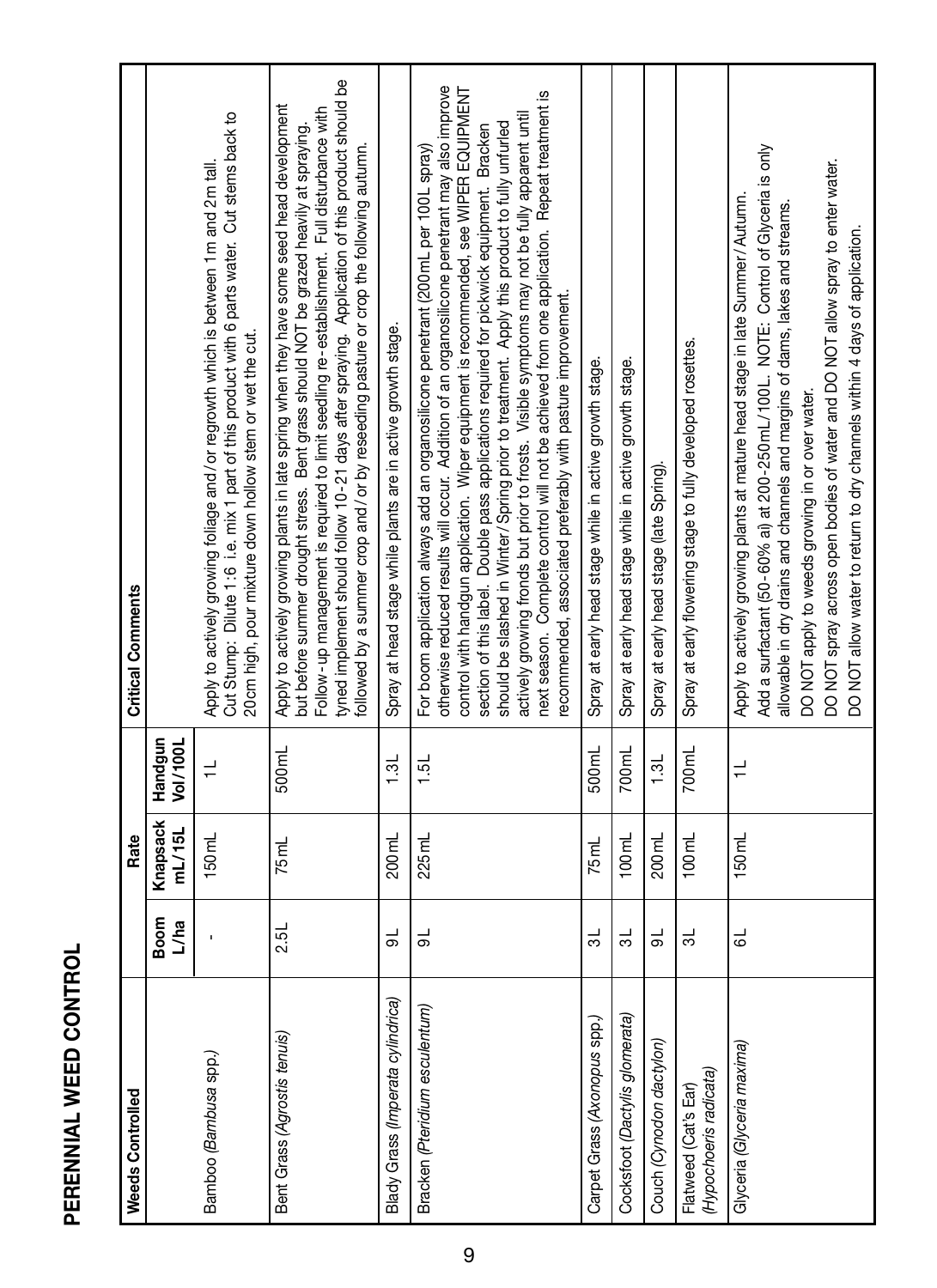| <b>Critical Comments</b> |                     | Spray at early head stage. Refer to "Application Equipment" section of the label: sub heading<br>"Wiper Equipment" as it can also be used. | rosts, waterlogging or possibly drought stress are not a restraint as plants need to be in active<br>growth stage. Refer to "Wiper Equipment" section of this booklet if this use technique can be<br>Spray at late rosette to flowering stage, late July to September. At this time of year ensure<br>applied to the situation. | Spray at early head stage when plants are actively growing or refer to "Wiper Equipment"<br>section of this booklet if that application technique is to be used on Johnson Grass. | Spray at early head stage when plants are actively growing. | Spray at early head stage when plants are actively growing. | Apply to actively growing plants. Re-treatment and / or pasture improvement is recommended<br>to restrict seedling re-establishment. | Apply when actively growing and at or beyond the early bloom stage of growth, but before<br>Autumn colour change occur. Thorough coverage is essential for best control. | Non-cultivated situations. Apply to actively growing plants in the late summer/autumn (Feb/<br>April) when at least 20% have reached the head stage. | necessary about 2 months later which gives adequate time for full emergence to occur. Because<br>reatments may be needed to obtain a total control situation. On land that is primarily grazing or<br>urban, spray in February/April period, so long as correct growing conditions are precent. Again<br>the time that 20%-25% of plants have reached heading stage. Then a second application is<br>underground runners are broken up by cultivation, individual nuts may spring up and repeat<br>If spraying is to be done on crop growing land, apply first spray in Feburary which is about<br>ensure that 20 %-25% of plants have reached the head stage. | or burnt prior to spraying, but first allow regrowth to reach 1m. Use the higher rate on plant over<br>Apply to actively, growing plants during Spring, Summer or Autumn. Ensure complete coverage<br>of the foliage. For best results apply after flowering. For easier access, large plants may be cut<br>LOW VOLUME APPLICATIONS: Use 1:9 (10%) mixture of BioChoice 360: Water.<br>Apply 2 x 2mL per 0.5m height. Ensure spray contacts all foliage.<br>1 m high |
|--------------------------|---------------------|--------------------------------------------------------------------------------------------------------------------------------------------|----------------------------------------------------------------------------------------------------------------------------------------------------------------------------------------------------------------------------------------------------------------------------------------------------------------------------------|-----------------------------------------------------------------------------------------------------------------------------------------------------------------------------------|-------------------------------------------------------------|-------------------------------------------------------------|--------------------------------------------------------------------------------------------------------------------------------------|--------------------------------------------------------------------------------------------------------------------------------------------------------------------------|------------------------------------------------------------------------------------------------------------------------------------------------------|----------------------------------------------------------------------------------------------------------------------------------------------------------------------------------------------------------------------------------------------------------------------------------------------------------------------------------------------------------------------------------------------------------------------------------------------------------------------------------------------------------------------------------------------------------------------------------------------------------------------------------------------------------------|----------------------------------------------------------------------------------------------------------------------------------------------------------------------------------------------------------------------------------------------------------------------------------------------------------------------------------------------------------------------------------------------------------------------------------------------------------------------|
|                          | Handgun<br>Vol/100L | 1.3L                                                                                                                                       | 500mL                                                                                                                                                                                                                                                                                                                            | $\frac{1}{\tau}$                                                                                                                                                                  | $\pm$                                                       | $\frac{1}{\tau}$                                            | $\frac{1}{\tau}$                                                                                                                     | $\frac{1}{\tau}$                                                                                                                                                         | $\rightleftharpoons$                                                                                                                                 | 700mL<br>700mL<br>plus                                                                                                                                                                                                                                                                                                                                                                                                                                                                                                                                                                                                                                         | $11 - 1.31$                                                                                                                                                                                                                                                                                                                                                                                                                                                          |
| Rate                     | Knapsack<br>mL/15L  | 200 mL                                                                                                                                     | 75 <sub>mL</sub>                                                                                                                                                                                                                                                                                                                 | 150 <sub>mL</sub>                                                                                                                                                                 | 150 <sub>mL</sub>                                           | 150 <sub>ml</sub>                                           | 150 <sub>m</sub> L                                                                                                                   | 150 <sub>mL</sub>                                                                                                                                                        | 150 <sub>mL</sub>                                                                                                                                    | 100 <sub>m</sub> L<br>100 <sub>mt</sub><br>anja                                                                                                                                                                                                                                                                                                                                                                                                                                                                                                                                                                                                                | 150 mL-<br>195 <sub>mL</sub>                                                                                                                                                                                                                                                                                                                                                                                                                                         |
|                          | Boom<br>L/ha        | al                                                                                                                                         | $\frac{5}{2}$                                                                                                                                                                                                                                                                                                                    | $\frac{1}{6}$                                                                                                                                                                     | ಕ                                                           | $\frac{1}{6}$                                               | ಕ                                                                                                                                    |                                                                                                                                                                          | $\frac{1}{6}$                                                                                                                                        | $rac{1}{2}$ ald<br>3L                                                                                                                                                                                                                                                                                                                                                                                                                                                                                                                                                                                                                                          |                                                                                                                                                                                                                                                                                                                                                                                                                                                                      |
| <b>Weeds Controlled</b>  |                     | Guinea Grass (Panicum maximum)                                                                                                             | Hoary Cress (Cardaria draba)                                                                                                                                                                                                                                                                                                     | (Sorghum halepense)<br><b>Johnson Grass</b>                                                                                                                                       | (Themeda australis)<br>Kangaroo Grass                       | (Pennisetum clandestinum)<br>Kikuyu Grass                   | Lovegrass, African                                                                                                                   | Ludwigia Peruviana                                                                                                                                                       | Nutgrass (Cyperus rotundus)                                                                                                                          | Nutgrass (Cyperus rotundus)                                                                                                                                                                                                                                                                                                                                                                                                                                                                                                                                                                                                                                    | Pampas Grass                                                                                                                                                                                                                                                                                                                                                                                                                                                         |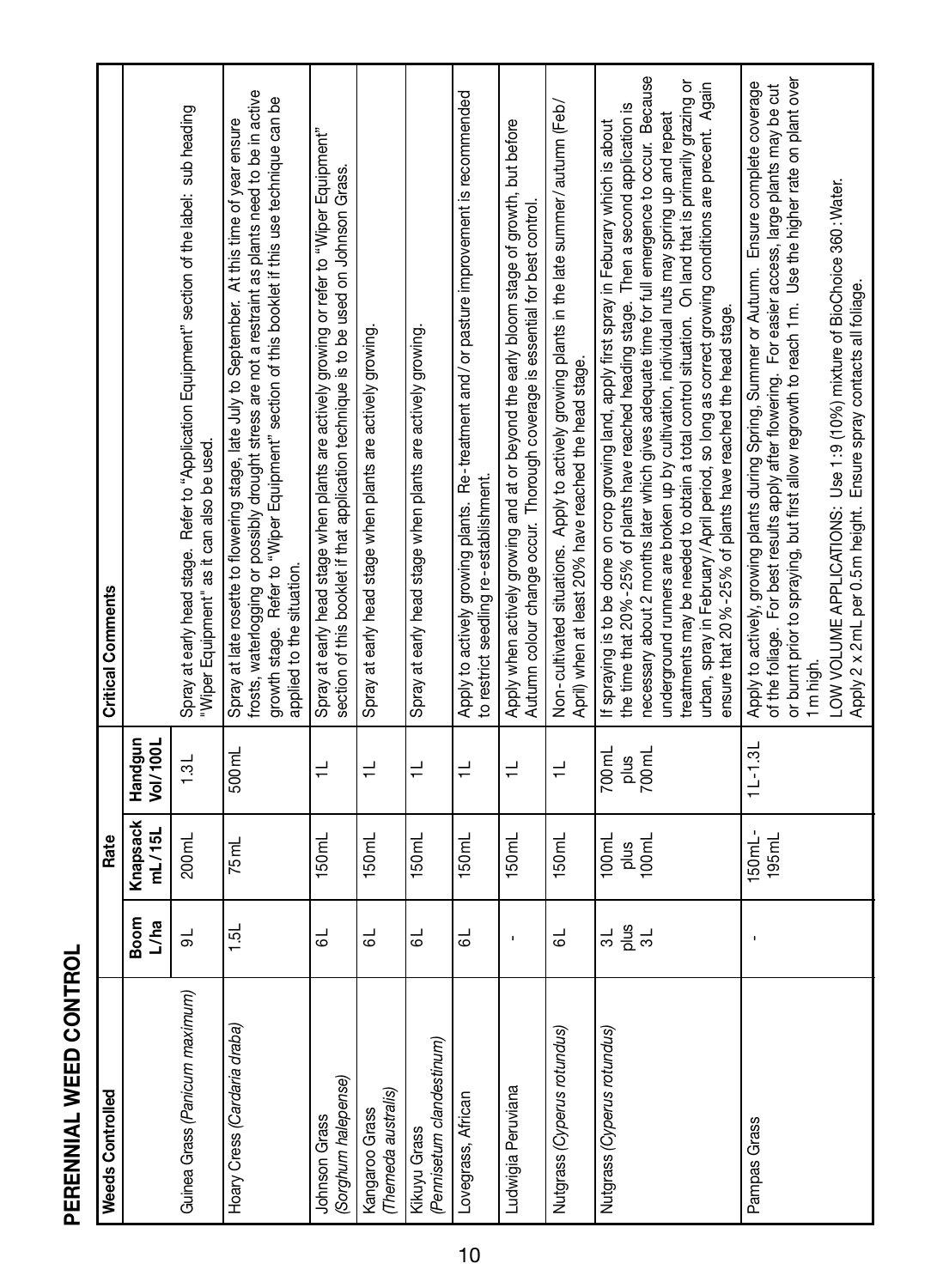| Weeds Controlled                                 |              | Rate                           |                      | Critical Comments                                                                                                                                                                                                                                                                                               |
|--------------------------------------------------|--------------|--------------------------------|----------------------|-----------------------------------------------------------------------------------------------------------------------------------------------------------------------------------------------------------------------------------------------------------------------------------------------------------------|
|                                                  | Boom<br>L/ha | Knapsack<br>mL/15L             | Handgun<br>Vol/100L  |                                                                                                                                                                                                                                                                                                                 |
| Paragrass                                        | ಕ            | 195mL                          | 1.3L                 | Apply to actively growing plants at the early head stage.                                                                                                                                                                                                                                                       |
| Bent Grass (Agrostis tenuis)                     | ತ            | 150 <sub>mL</sub>              | $\rightleftharpoons$ | Spray at early head stage when plants are in active growth.                                                                                                                                                                                                                                                     |
| Pellitory                                        |              | 150mL                          |                      | Apply to actively growing plants prior to seeding. Repeat applications may be necessary to<br>control seedlings regrowth.                                                                                                                                                                                       |
| Phalaris (Phalaris aquatica)                     | $3L - 6L$    | $75$ mL-<br>150 <sub>m</sub> L | 500mL-1L             | For medium to longer term control, use the high rates while plants are in active growth phase<br>This will give a brown out and better burning conditions. Leave for 2-3 weeks after spraying<br>during Winter/Spring. The lower rates may be used in conjunction with burning (fire breaks)<br>before burning. |
| Plantains (Plantago spp.)                        | ಸ            | 10 <sub>mL</sub>               | 700mL                | Spray when plants have reached the early head stage. Bear in mind that plantains are slow to<br>develop toxicity symptoms.                                                                                                                                                                                      |
| Prairie Grass (Bromus unioloides)                | ತ            | 150 <sub>mL</sub>              | $\pm$                | Spray at early head stage of heading while plants are in active growth phase.                                                                                                                                                                                                                                   |
| Qld Blue Grass (Dichanthium sericium)            | ತ            | 150mL                          | $\rightleftharpoons$ | Spray at early head stage of heading while plants are in active growth phase.                                                                                                                                                                                                                                   |
| Red-Leg Grass (Bothriochloa ambigua)             | ಠ            | 150mL                          | ≓                    | Spray at early head stage of heading while plants are in active growth phase.                                                                                                                                                                                                                                   |
| Rhodes Grass (Chloris gayana)                    | ತ            | 150ml                          |                      | Spray at early head stage of heading while plants are in active growth phase.                                                                                                                                                                                                                                   |
| Rope Twitch (Agropyron repens)                   | ತ            | 150mL                          | ≓                    | that the foliage to uptake the product is fully available (at least 20cm in height). Ensure drought<br>Leave ground in a dormant state for 8 months prior to spraying in late Summer/Autumn, so<br>stress conditions do not exist at time of spraying.                                                          |
| (Solanum elaegnifolium)<br>Silverleaf Nightshade | ï            | 300mL                          | $\frac{1}{2}$        | Spray actively growing plants when good soil moisture is present.<br>Spray when plants are in the late flowering to berry stage.<br>Follow up sprays will be required to maximise control                                                                                                                       |
| Sorrel (Rumex acetosella)                        | ತ            | 150 <sub>mL</sub>              | $\rightleftharpoons$ | Spray at bud stage so long as plants are in an active growth phase. See also "Conservation<br>Tillage" section of this booklet.                                                                                                                                                                                 |
| Soursob (Oxalis pes-caprae)                      | 1.5L         | 75mL                           | 500mL                | healthy, actively growing state at time of spraying. See also "Conservation Tillage" section of<br>Best results can be obtained by late Winter/early Spring sprays. Ensure that foliage is in a<br>this booklet.                                                                                                |
| (Hypericum perforatum)<br>St John's Wort         | ಸ            | 75mL                           | 500mL                | Spray at the flowering to post-flowering stage in the Summer/Autumn period. As spraying is only<br>part of the total management concept of pasture improvement, follow-up sprays may be needed                                                                                                                  |
| (Cynara cardunculus)<br>Thistle Artichoke        | ಸ            | 75mL                           | 500mL                | Spray when plants have reached rosette/early heading stage. Plants should be free of soil<br>deposits, particularly when spraying along roadsides.                                                                                                                                                              |
| Thistle - Californian<br>Cirsium arvense)        | ಠ            | 150 <sub>m</sub> L             | $\pm$                | Spray at the flowering stage. As spraying is only part of the total management concept of<br>pasture improvement, follow-up sprays may be needed.                                                                                                                                                               |
| Yorkshire Fog (Holcus lanatus)                   | ಸ            | 100mL                          | 700mL                | Spray when plants have reached the early heading stage and are in an active growth phase.                                                                                                                                                                                                                       |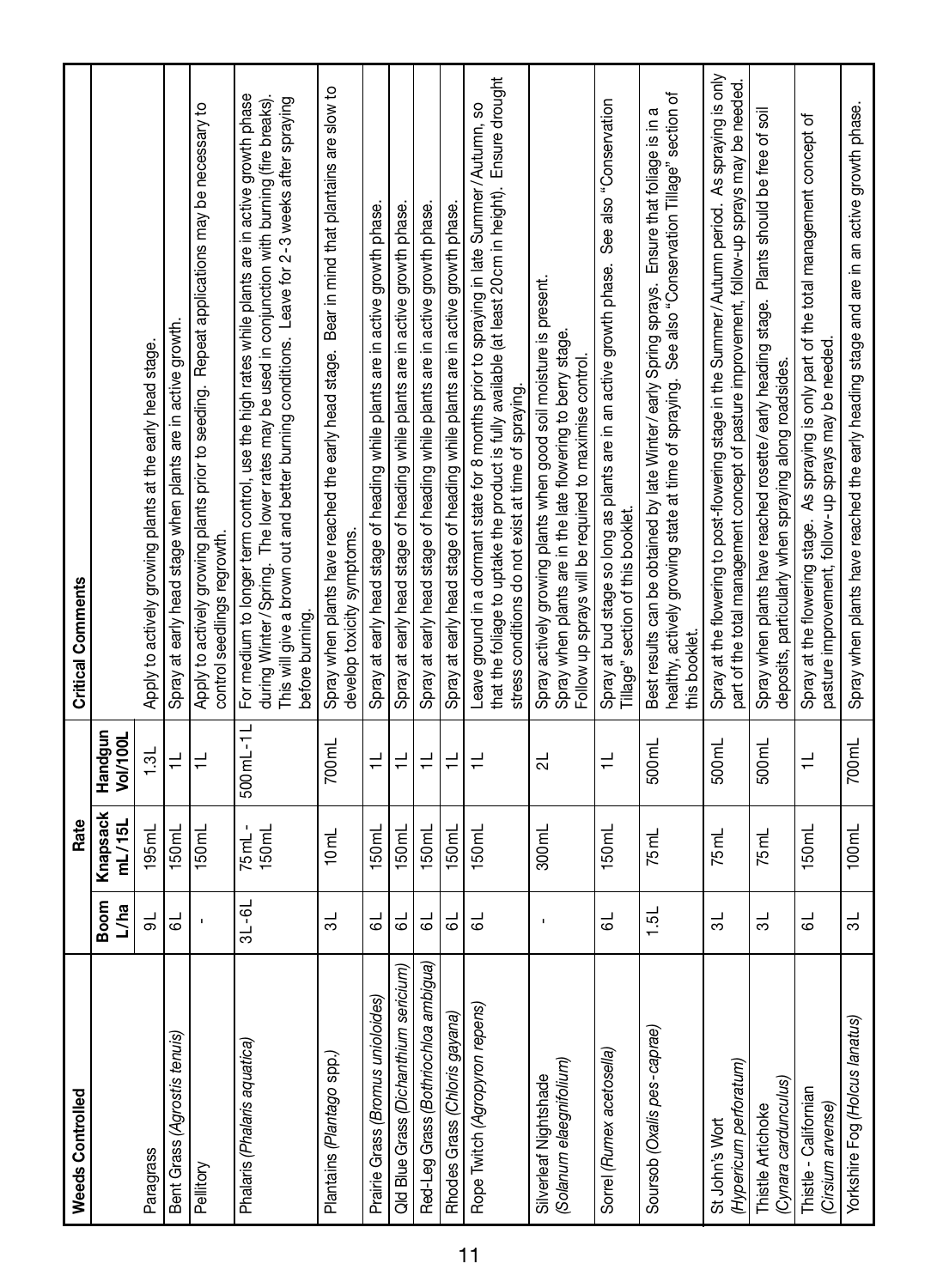| Ξ |
|---|
|   |
| ī |
|   |
|   |
|   |
|   |
|   |
|   |
|   |
|   |
|   |
|   |
| ī |
|   |
|   |
|   |
|   |
|   |

| <b>Critical Comments</b>                     | drought stressed. Spray to wet all foliage. Best results are achieved when treated during<br>the Winter at peak flowering time. Use the higher rate on bushes over 1.5m. Follow-up<br>treatment may be required to prevent the establishment of germinating weeds. LOW<br>Apply to actively growing plants. Do not treat plants which are stressed, particularly<br>VOLUME APPLICATION (e.g. Gas Gun and Splatter gun): Ensure spray contacts all<br>follage. Use the higher rate (1:19) on bushes over 1.5m high. | Apply from January to May (flowering to leaf fall). Spray plants which are not under stress<br>the Higher Rate for dense, old stands over 2m high. Further treatment may be needed<br>to control seedlings and regrowth. Symptoms may be slow to appear and may not be<br>TAS ONLY - Do not spray bushes bearing mature fruit. Use of CDA equipment is not<br>apparent until next season. Burning (after complete brownout), pasture improvement<br>due to high temperatures, drought or frost. Spray to thoroughly wet all foliage. Use<br>and/or further treatment are recommended to control seedlings and/or regrowth.<br>ecommended. | complete brownout), pasture improvement and/or further treatment are recommended to<br>for bigger mature bushes. Do not spray if conditions are hot and dry. Burning (after<br>Spray to wet all foliage. Use the lower rate for young bushes and the Higher Rate<br>control seedlings and/or regrowth. Use of CDA equipment is not recommended. | Apply to plants with full foliage which are actively growing. Spray to wet all foliage. Further<br>reatment and/or pasture improvement are recommended to restrict re-establishment. | an organosilicone penetrant to ensure good results. Spray to wet all foliage. Burning<br>May be applied at any time of year but plants must be actively growing. Always add<br>(after complete brownout), pasture improvement and/or further treatment are<br>ecommended to control seedlings and/or regrowth. | Ensure spray contacts all foliage. Use the 1:9 (10%) mixture. Apply 2 x 2 mL dose per<br>Further treatment and/or pasture improvement are recommended to control seedlings<br>Apply to actively growing plants using the higher rate for plants over 2m tall. Do not<br>spray during summer drought stress conditions or in winter. Spray to wet all foliage.<br>0.5 m bush height. Ensure spray contacts all foliage. Use of CDA equipment is not<br>and/or regrowth. LOW VOLUME APPLICATION (e.g. Gas Gun and Splatter gun):<br>ecommended. |
|----------------------------------------------|--------------------------------------------------------------------------------------------------------------------------------------------------------------------------------------------------------------------------------------------------------------------------------------------------------------------------------------------------------------------------------------------------------------------------------------------------------------------------------------------------------------------|-------------------------------------------------------------------------------------------------------------------------------------------------------------------------------------------------------------------------------------------------------------------------------------------------------------------------------------------------------------------------------------------------------------------------------------------------------------------------------------------------------------------------------------------------------------------------------------------------------------------------------------------|-------------------------------------------------------------------------------------------------------------------------------------------------------------------------------------------------------------------------------------------------------------------------------------------------------------------------------------------------|--------------------------------------------------------------------------------------------------------------------------------------------------------------------------------------|----------------------------------------------------------------------------------------------------------------------------------------------------------------------------------------------------------------------------------------------------------------------------------------------------------------|-----------------------------------------------------------------------------------------------------------------------------------------------------------------------------------------------------------------------------------------------------------------------------------------------------------------------------------------------------------------------------------------------------------------------------------------------------------------------------------------------------------------------------------------------|
| BIOCHOICE 360:<br>Low Volume<br><b>WATER</b> | $1:29$ or $1:19$                                                                                                                                                                                                                                                                                                                                                                                                                                                                                                   |                                                                                                                                                                                                                                                                                                                                                                                                                                                                                                                                                                                                                                           |                                                                                                                                                                                                                                                                                                                                                 |                                                                                                                                                                                      |                                                                                                                                                                                                                                                                                                                | ::∂                                                                                                                                                                                                                                                                                                                                                                                                                                                                                                                                           |
| Handgun/Knapsack<br><b>Aol/1L</b>            | 5mL or 10mL                                                                                                                                                                                                                                                                                                                                                                                                                                                                                                        | 10mL or 13mL                                                                                                                                                                                                                                                                                                                                                                                                                                                                                                                                                                                                                              | 7mL-10mL                                                                                                                                                                                                                                                                                                                                        | 5 <sub>mL</sub>                                                                                                                                                                      | 10mL + organosilicone<br>penetrant 2mL                                                                                                                                                                                                                                                                         | 7 mL-10 mL                                                                                                                                                                                                                                                                                                                                                                                                                                                                                                                                    |
| <b>Weeds Controlled</b>                      | (Chrysanthermoides monilifera)<br>Bitou bush/Boneseed                                                                                                                                                                                                                                                                                                                                                                                                                                                              | (Rubus fruticosus)<br>Blackberry                                                                                                                                                                                                                                                                                                                                                                                                                                                                                                                                                                                                          | (Lycium ferocissium)<br>Box Thorn                                                                                                                                                                                                                                                                                                               | (Eupatorium adenophorum)<br>Crofton Weed                                                                                                                                             | Gorse (Furze)                                                                                                                                                                                                                                                                                                  | (Baccharis halimifolia)<br>Grounsel Bush                                                                                                                                                                                                                                                                                                                                                                                                                                                                                                      |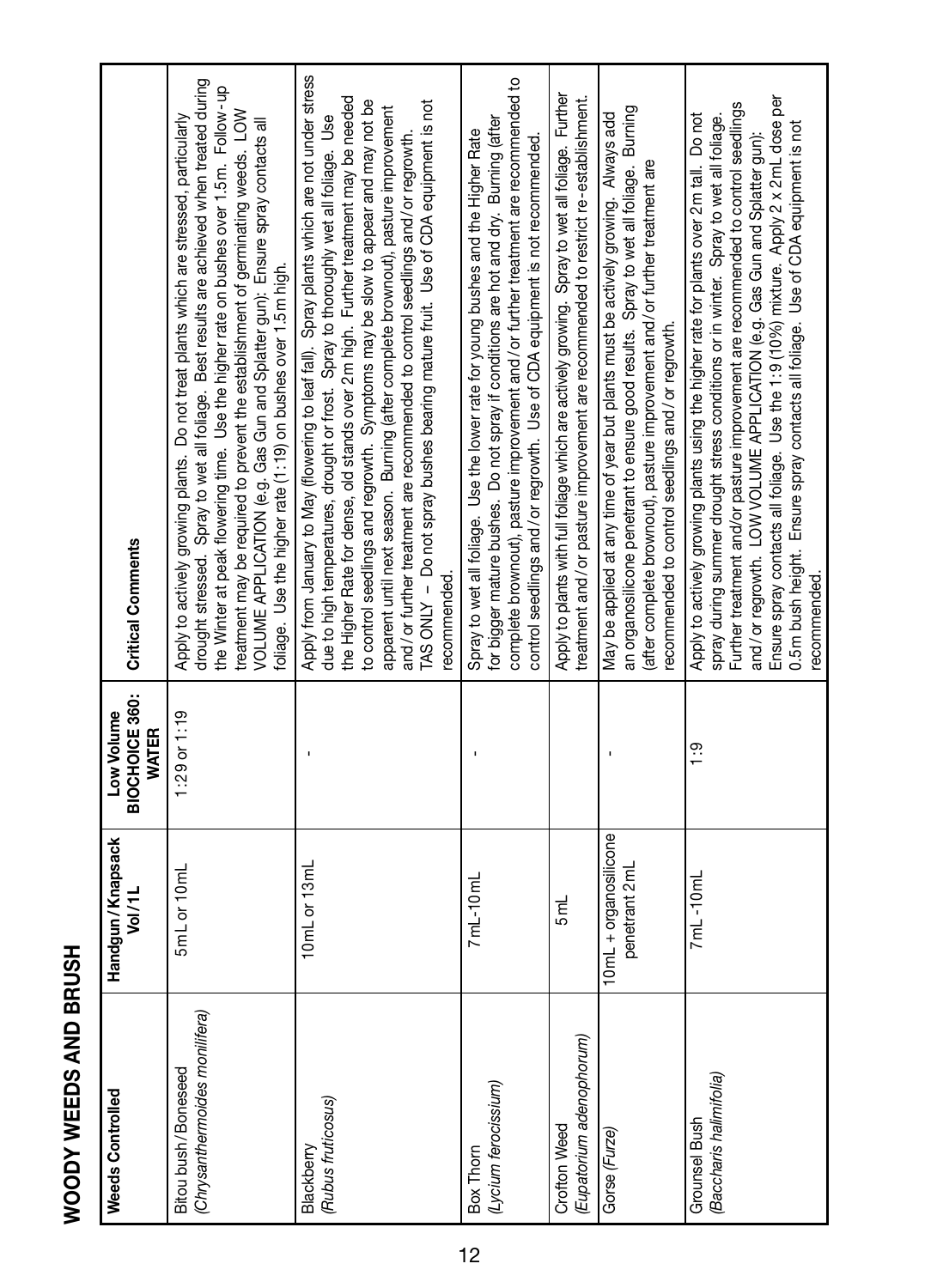| <b>Weeds Controlled</b>                            | Handgun / Knapsack<br>Vol/1L | BIOCHOICE 360:<br>Low Volume<br><b>WATER</b> | <b>Critical Comments</b>                                                                                                                                                                                                                                                                                                                                                                                                                                                                                                                                                                                                                                                                                                        |
|----------------------------------------------------|------------------------------|----------------------------------------------|---------------------------------------------------------------------------------------------------------------------------------------------------------------------------------------------------------------------------------------------------------------------------------------------------------------------------------------------------------------------------------------------------------------------------------------------------------------------------------------------------------------------------------------------------------------------------------------------------------------------------------------------------------------------------------------------------------------------------------|
| (Crataedus spp.)<br>Hawthorn                       | $10 - 13$ mL                 | ္                                            | brownout), pasture improvement and/or further treatment are recommended to control<br>gun): Use the 1:9 (10%) mixture. Apply 2 x 5mL dose per 0.5m bush height. Ensure<br>Spray from flowering to leaf fall when plants are actively growing. Use the higher rate<br>seedlings and/or regrowth. LOW VOLUME APPLICATION (e.g. Gas Gun and Splatter<br>for plants over 2m tall. Spray to thoroughly wet all foliage. Burning (after complete<br>spray contacts all foliage.                                                                                                                                                                                                                                                       |
| (Lantana camara)<br>Lantana                        | 10 <sub>mL</sub>             | $\frac{1}{1}$                                | Apply to plants with full foliage which are actively growing, using the higher rate for plants<br>over 2 m tall. Spray to thoroughly wet all follage. Do not spray during periods of summer<br>LOW VOLUME APPLICATION (e.g. Gas Gun and Splatter gun): Apply 2 x 2 mL dose per<br>and/or further treatment are recommended to control seedlings and/or regrowth. The<br>SPRINKLER SPRAYER: Apply 6mL of a 1:9 (10%) solution to every square metre of<br>addition of an organosilicone penetrant (200 mL/100L) may improve control<br>drought stress. Burning (after complete brownout), pasture improvement<br>treated area. Use of CDA equipment is not recommended.<br>0.5 m bush height. Ensure spray contacts all foliage. |
| (Eupatorium riparium)<br>Mistflower                | 5 <sub>mL</sub>              | $\frac{1}{1}$                                | Apply to plants with full foliage which are actively growing. Further treatment and/or<br>SPRINKLER SPRAYER: Apply 3mL of a 1:9 (10%) solution to every square metre of<br>pasture improvement are recommended to restrict seedling re-establishment<br>reated area.                                                                                                                                                                                                                                                                                                                                                                                                                                                            |
| Sifton Bush / Chinese Scrub<br>(Cassinia arcutata) | 10mL or 13mL                 | $\frac{1}{1}$                                | For wiper application a double pass application is required. Best results are achieved<br>and/or regrowth. For high volume application use the higher rate for plants over 1m.<br>and/or pasture improvement are recommended to restrict seedling re-establishment<br>f bushes are less than 1 m tall and are green at time of application. For low volume<br>Apply to actively growing plants ensuring complete coverage. Further treatment<br>application apply 40 mL per 0.5m height.                                                                                                                                                                                                                                        |
| (Rosa rubiginosa)<br><b>Sweet Briar</b>            | $15mL - 29mL$                | $\frac{1}{1}$                                | LOW VOLUME APPLICATION (e.g. Gas Gun and Splatter gun): Apply 2 x 5 mL dose per<br>brownout), pasture improvement and/or further treatment are recommended to control<br>wet all foliage. Use the higher rate for plants over 1.5 m tall. Burning (after complete<br>Apply from late flowering to leaf fall to actively growing plants. Spray to thoroughly<br>0.5m bush height. Ensure spray contacts all foliage.<br>seedlings and/or regrowth.                                                                                                                                                                                                                                                                               |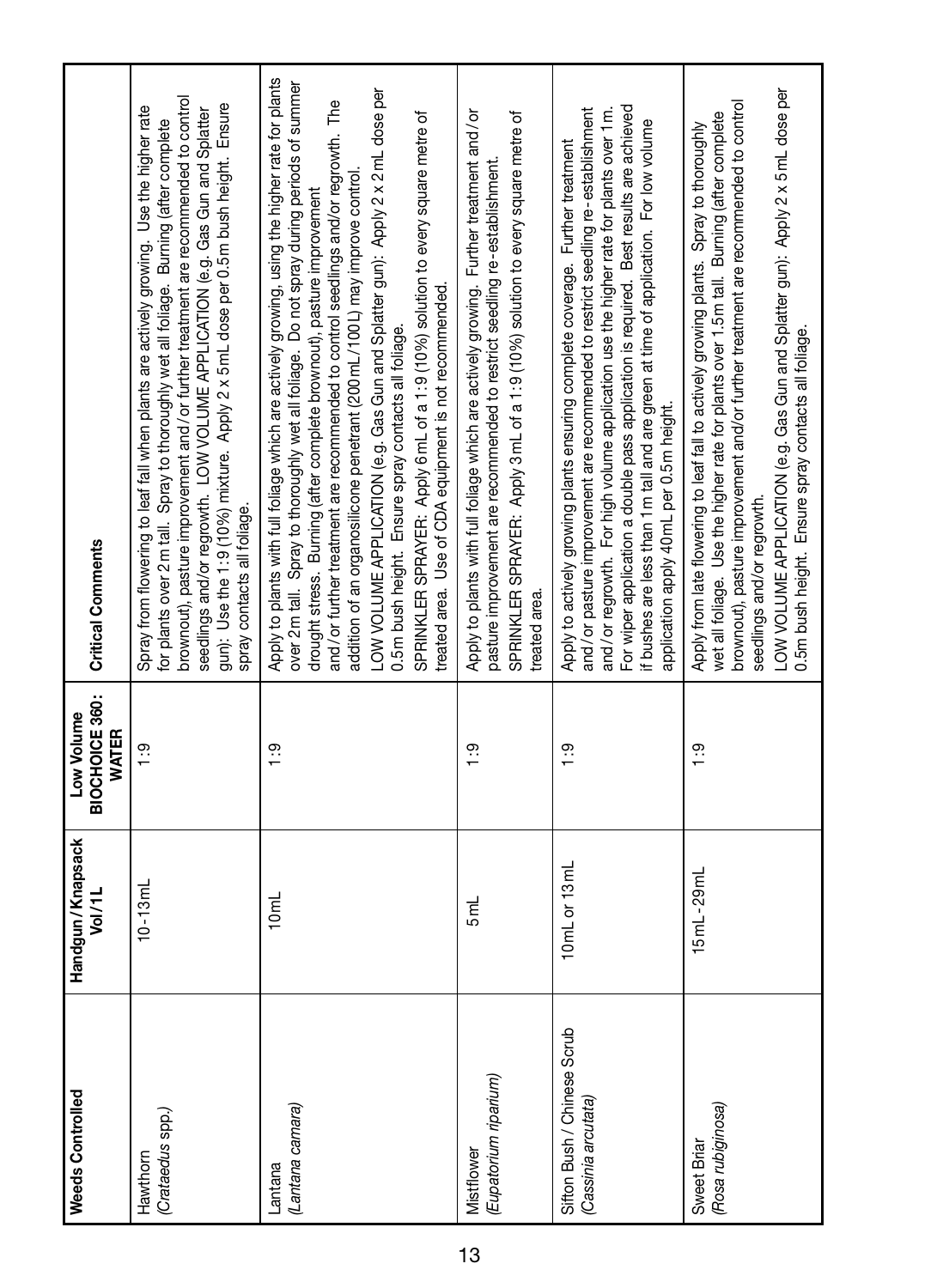**UNWANTED TREES UNWANTED TREES**

Restraints: DO NOT apply to trees under stress or to trees that are not actively growing. Restraints: DO NOT apply to trees under stress or to trees that are not actively growing.

| METHOD                                                                | TREE SPECIES CONTROLLED                                                                                                                                                                                                                                                                                                                | TREE SIZE                             | RATE                                                                                                              | CRITICAL COMMENTS                                                                                                                                                                                                                                                                                      |
|-----------------------------------------------------------------------|----------------------------------------------------------------------------------------------------------------------------------------------------------------------------------------------------------------------------------------------------------------------------------------------------------------------------------------|---------------------------------------|-------------------------------------------------------------------------------------------------------------------|--------------------------------------------------------------------------------------------------------------------------------------------------------------------------------------------------------------------------------------------------------------------------------------------------------|
| Injection<br>Stem                                                     | Gum (E. papuana), Gum topped bloodwood<br>Flooded Gum (Eucalyptus grandis), Ghost                                                                                                                                                                                                                                                      | Basal diameter<br>to 25cm             | Undiluted<br>1mL/cut                                                                                              | Use a specially calibrated applicator which can deliver 1 or 2mL.<br>Make a cut at an oblique angle about 5cm deep. Ensure cut                                                                                                                                                                         |
|                                                                       | Silverleaf Ironbark (E.melanophloia), Swamp<br>E. dichromophloia), Messmate stringybark<br>Poplar Box (E. populena), Privet (ligustrum<br>(Eobliqua), Narrowleaf Ironbark (E. crebra)<br>spp.), Rhus (Tixicodendron succedaneum),<br>Mahogany (Tristania suaveolens), White<br>Mahogany (E. acmenoides).<br>Willows (Salix babylonica) | over 25 cm to 60 cm<br>Basal diameter | Undiluted<br>2mL/cut                                                                                              | 13 cm apart around the tree below any branching. Remove or treat<br>penetrates the bark to the sap stream and that product is injected<br>as soon as possible after the cut has been made. Cuts should be<br>For multi stemmed trees treat each stem as an individual tree.<br>pranches below the cut. |
|                                                                       | Camphor Laurel (Cinamonum camphora)                                                                                                                                                                                                                                                                                                    | Basal diameter<br>to 25cm             | Mixture 1:1<br>2mL/cut                                                                                            |                                                                                                                                                                                                                                                                                                        |
|                                                                       |                                                                                                                                                                                                                                                                                                                                        | Basal diameter<br>25cm to 60cm        | Undiluted<br>2mL/cut                                                                                              |                                                                                                                                                                                                                                                                                                        |
| Low volume<br>application<br>or Splatter<br>Gas gun<br>Foliar<br>(аир | Marri (E. calophyalla),<br>Jarrah (E. marginata)<br>Bullich,                                                                                                                                                                                                                                                                           | $0-1.5m$ height                       | organosilicone<br>spray mixture<br>penetrant at<br>20mL/10L<br>Add an<br>1:15                                     | Dilute the product in the recommended ratio. Calibrate the Splatter<br>Gun to apply 5mL of solution per dose as a fine spray. Apply 5mL<br>per 0.5m tree height. Ensure spray contacts all foliage.                                                                                                    |
|                                                                       | Eucalyptus spp.                                                                                                                                                                                                                                                                                                                        |                                       | organosilicone<br>spray mixture<br>penetrant at<br>20mL/10L<br>Add an<br>1:5                                      |                                                                                                                                                                                                                                                                                                        |
| high volume<br>application<br>(Knapsack<br>Handgun)<br>Foliar         | Eucalyptus spp.<br>Willows                                                                                                                                                                                                                                                                                                             | $0-2.0$ m height                      | 1-13L per 100L<br>for Eucalyptus<br>organosilicone<br>spray mixture<br>200 mL/100L<br>spp. Add an<br>penetrant at | Spray to wet all foliage. Use the higher rate for trees 1.0 to 2.0m<br>high.                                                                                                                                                                                                                           |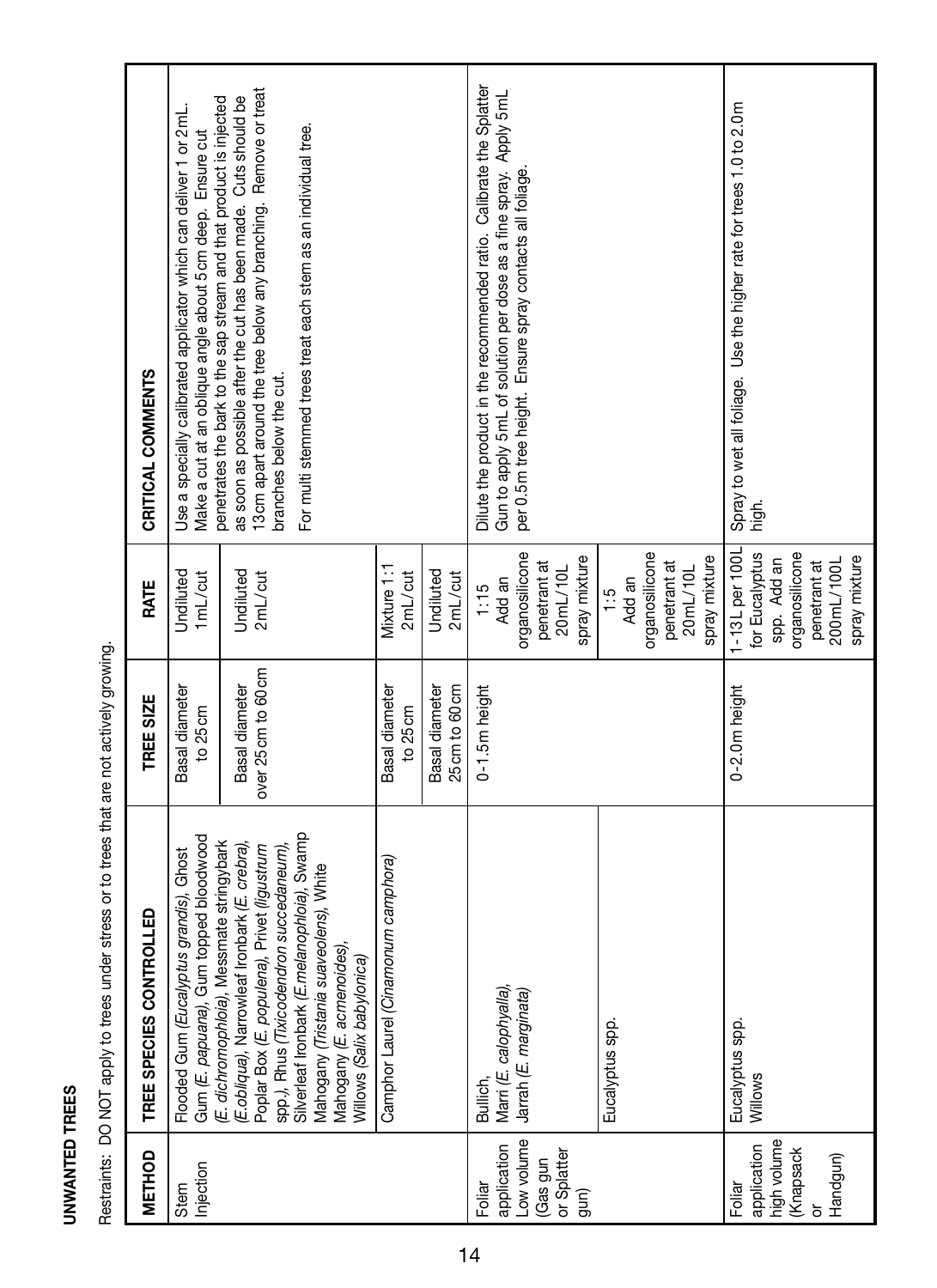|            | METHOD   TREE SPECIES CONTROLLED                                                                                                                           | <b>TREE SIZE</b>          | RATE | <b>CRITICAL COMMENTS</b>                                                                                                                                                                                          |
|------------|------------------------------------------------------------------------------------------------------------------------------------------------------------|---------------------------|------|-------------------------------------------------------------------------------------------------------------------------------------------------------------------------------------------------------------------|
| Stump<br>J | Narrowleaf Peppermint (E. radiata)<br>Messmate stringybark (E. obliqua)<br>Longleaf box (E. goniocalyx)<br>harri (E. calophyalla)<br>Jarrah (E. marginata) | 1-10 cm basal<br>diameter | 1:15 | he ground and wet the stump surface using splatter gun, spray, swab or<br>Dilute product with water at the recommended ratio. Cut tree close to<br>brush. Remove any branches on the stump and treat the surface. |
|            | Privet (Ligustrum spp.)                                                                                                                                    | 0-30 cm basal<br>diameter |      |                                                                                                                                                                                                                   |

NOT TO BE USED FOR ANY OTHER PURPOSE OR IN ANY MANNER CONTRARY TO THIS LABEL UNLESS AUTHORISED UNDER APPROPRIATE<br>LEGISLATION. **NOT TO BE USED FOR ANY OTHER PURPOSE OR IN ANY MANNER CONTRARY TO THIS LABEL UNLESS AUTHORISED UNDER APPROPRIATE LEGISLATION.** 

WITHHOLDING PERIOD: NOT REQUIRED WHEN USED AS DIRECTED. **WITHHOLDING PERIOD: NOT REQUIRED WHEN USED AS DIRECTED.**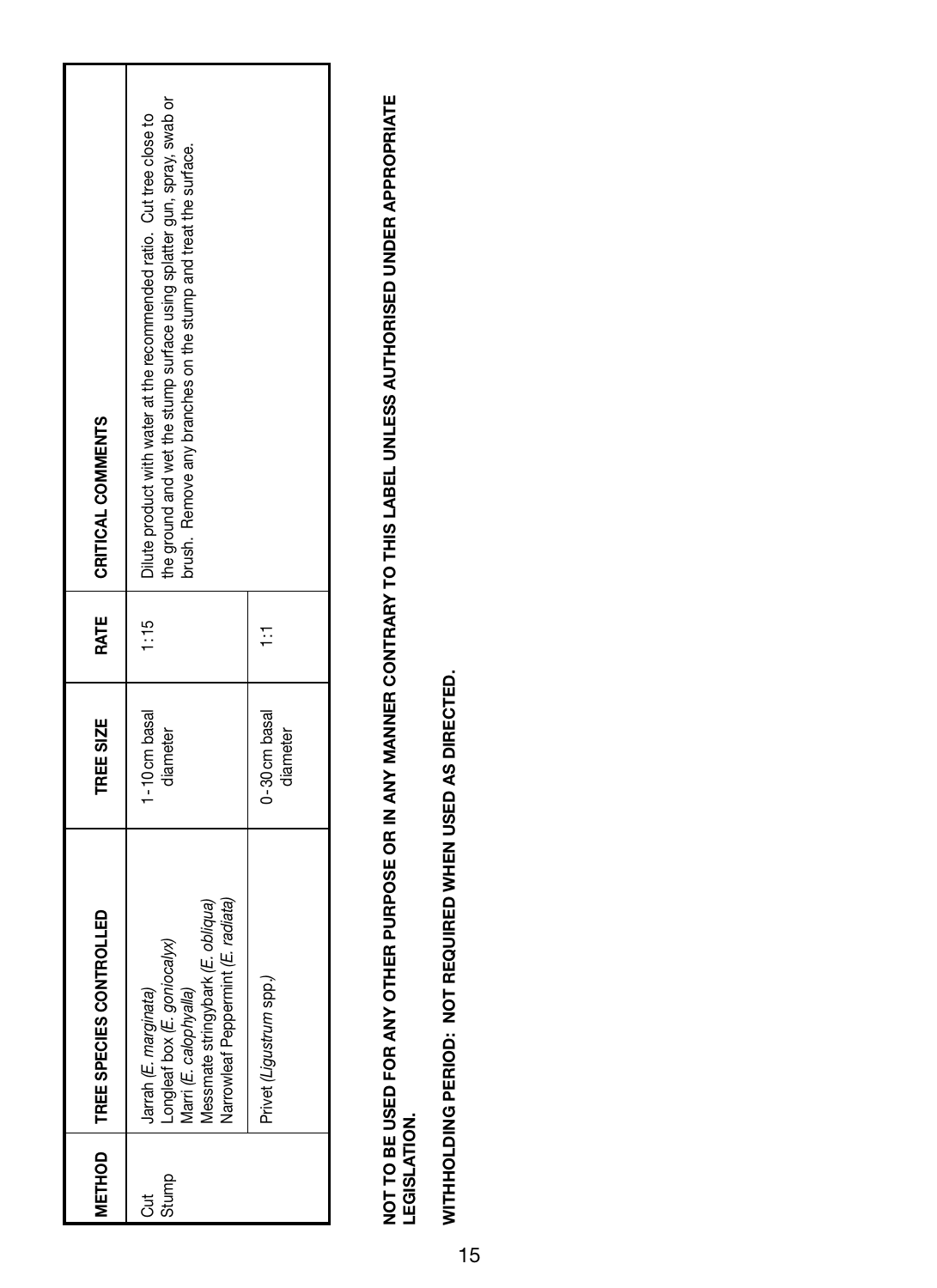| i |
|---|

| <b>Weeds Controlled</b>                                |                       | Rate                 |                      | <b>Critical Comments</b>                                                                                                                                                                                                                                                                                                                                                                                                                                                                                                                                                                                                                                                                                                                                                                                                                                                                                                                                                                                                                                    |
|--------------------------------------------------------|-----------------------|----------------------|----------------------|-------------------------------------------------------------------------------------------------------------------------------------------------------------------------------------------------------------------------------------------------------------------------------------------------------------------------------------------------------------------------------------------------------------------------------------------------------------------------------------------------------------------------------------------------------------------------------------------------------------------------------------------------------------------------------------------------------------------------------------------------------------------------------------------------------------------------------------------------------------------------------------------------------------------------------------------------------------------------------------------------------------------------------------------------------------|
|                                                        | Boom L/ha<br>mL/15L   | Knapsack<br>vol/100L | Handgun              | submerged at treatment. Submerging the treated plants following treatment may result in the spray<br>Reduction in effectiveness may result if more than 1/4 of the aboveground portion of the weed is                                                                                                                                                                                                                                                                                                                                                                                                                                                                                                                                                                                                                                                                                                                                                                                                                                                       |
|                                                        |                       |                      |                      | 0.5 km of potable water intake in flowing water (e.g. niver or stream), or within 0.5 km of a potable water<br>DO NOT ADD EXTRA SURFACTANT/WETTER, UNLESS IT IS APPROVED IN<br>the leaves. When emerged infestations require treatment of the total surface area of impounded water,<br>AQUATIC SITUATIONS. When spraying floating weeds, use a low volume low pressure boom<br>of water should be made while travelling upstream wherever possible to prevent concentration of this<br>sprayer or sprinkler sprayer. Do not submerge weeds when spraying as this may wash herbioide off<br>nerbicide in water. When making bankside applications, do not overspray more than 0.5m into open<br>ntake in a standing body of water such as a lake, pond or reservoir. Applications to moving bodies<br>being washed form the plant surface, thus reducing effectiveness. Do not apply this product within<br>water. Avoid spraying across moving bodies of water where weeds do not exist.<br>reating the area in strips may avoid sudden impact on habitat. |
| <b>Alligator Weed</b>                                  | ï                     | 150mL                | ≓                    | Apply when actively growing, from Summer through Winter. Floating form only.                                                                                                                                                                                                                                                                                                                                                                                                                                                                                                                                                                                                                                                                                                                                                                                                                                                                                                                                                                                |
| Brown beetle grass                                     | ಸ                     | 75mL                 | 500mL                | Apply to actively growing plants. Do not apply to partially submerged plants.                                                                                                                                                                                                                                                                                                                                                                                                                                                                                                                                                                                                                                                                                                                                                                                                                                                                                                                                                                               |
| Cumbungi (Typha spp.)                                  | ಕ                     | 200mL                | $\frac{1}{3}$        | Spray during Summer or Autumn period during the heading stage. Except for Tasmania, Wiper<br>equipment can be used. Refer to information on Application Equipment Section of the label.                                                                                                                                                                                                                                                                                                                                                                                                                                                                                                                                                                                                                                                                                                                                                                                                                                                                     |
| Paragrass (Brachiara mutica)                           | ಹ                     | 200 <sub>ml</sub>    | $\frac{31}{2}$       | Spray at early head stage when plants are in active growth.                                                                                                                                                                                                                                                                                                                                                                                                                                                                                                                                                                                                                                                                                                                                                                                                                                                                                                                                                                                                 |
| Phragmites Common Reed<br>(Phragmites australis)       | ಕ                     | 200 <sub>m</sub>     | 1.3L                 | f the Wiper technique is to be used, refer to "Wiper Equipment" section in this booklet. Spray when<br>blants are getting close to early head stage and actively growing. Spray symptoms may not be<br>observed for a season or more.                                                                                                                                                                                                                                                                                                                                                                                                                                                                                                                                                                                                                                                                                                                                                                                                                       |
| Sedge - Tall (Cyperus gracilis)<br>Rushes (Juncus spp) | See Critical Comments |                      |                      | Use Wiper technique ensuring a high percentage of green matter is present. Refer to section of this<br>booklet entitled "Wiper Equipment" for directions for use.                                                                                                                                                                                                                                                                                                                                                                                                                                                                                                                                                                                                                                                                                                                                                                                                                                                                                           |
| (Paspalum distichum)<br>Water Couch                    | ട്                    | 200 <sub>ml</sub>    | 1.3 <sub>mL</sub>    | Spray actively growing plants in February/March period. 75% of plants should be visible above the<br>water line at time of spraying.                                                                                                                                                                                                                                                                                                                                                                                                                                                                                                                                                                                                                                                                                                                                                                                                                                                                                                                        |
| Water Hyacinth                                         | $-9L$                 | 150mL-195mL          | $1 - 1.3L$           | Apply to actively growing plants at or beyond the early bloom stage of growth. Use the higher rate on<br>dense infestations.                                                                                                                                                                                                                                                                                                                                                                                                                                                                                                                                                                                                                                                                                                                                                                                                                                                                                                                                |
| Water Lettuce                                          |                       | 150mL-195mL 1-1.3L   |                      | Best results are obtained from mid-September through to Winter. Use the higher rate on dense<br>infestations.                                                                                                                                                                                                                                                                                                                                                                                                                                                                                                                                                                                                                                                                                                                                                                                                                                                                                                                                               |
| Waterlilly, yellow                                     |                       | 150mL                | $\rightleftharpoons$ | Apply when there is a maximum emergence of floating leaves. Allow 2-3 weeks for symptoms to<br>develop, then re-treat any unaffected plants. Use low volume sprayer.                                                                                                                                                                                                                                                                                                                                                                                                                                                                                                                                                                                                                                                                                                                                                                                                                                                                                        |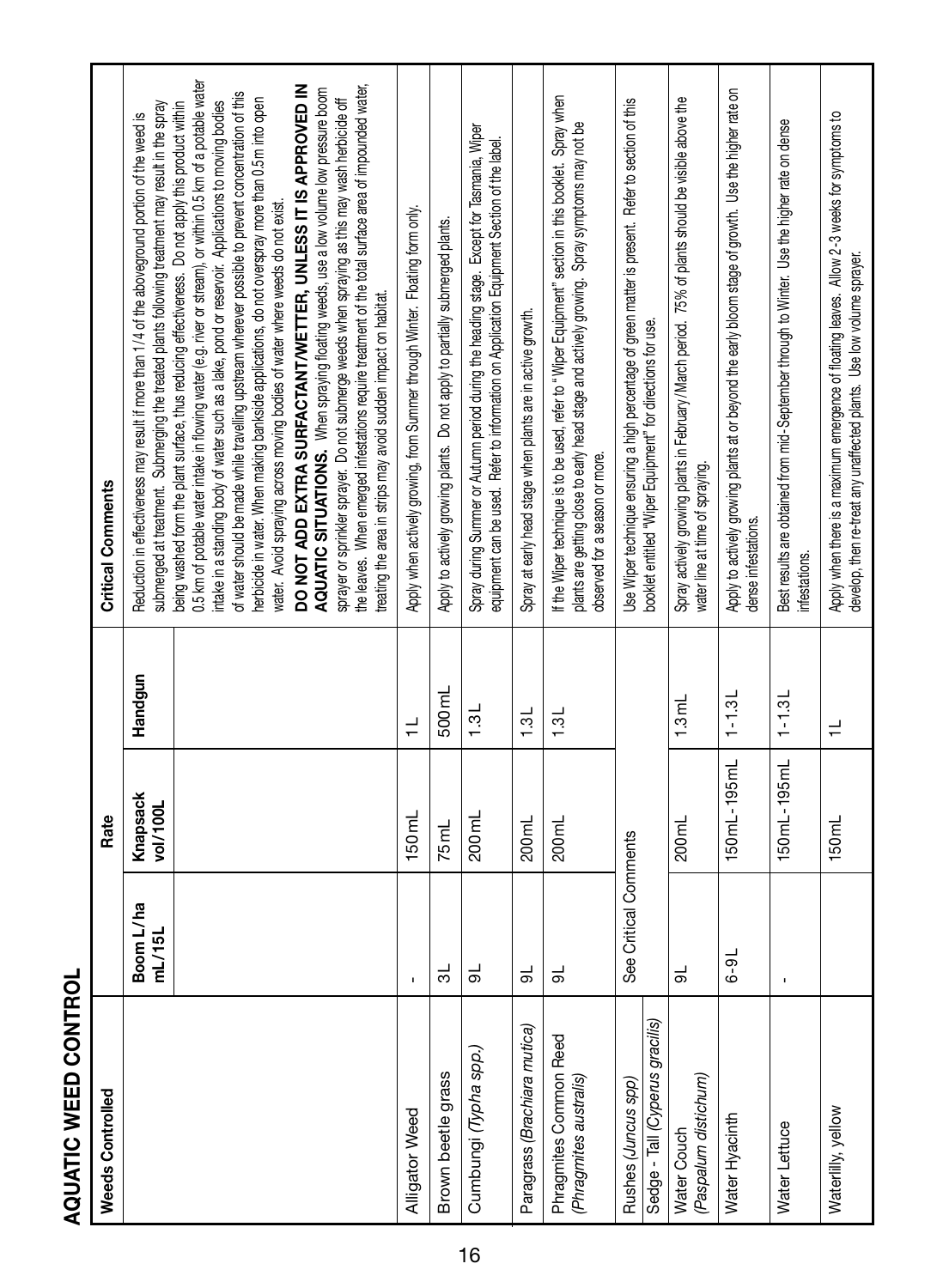## **Conservation Tillage Situations Conservation Tillage Situations**

## Land Preparation prior to sowing **Land Preparation prior to sowing**

| <b>Critical Comments</b> | Ensure regrowth is 6-8cm in height if intensive grazing<br>ALL WEEDS: Spray when weeds are actively growing. | carried out late in the season OR cold/overcast conditions<br>grazing occurred prior to spraying OR if spraying is being<br>occurred prior to spray time. Use higher rate if intensive | CULTIVATION OR SOWING: This may start 1-21 days after<br>are present at the time of spraying. | Sorrel are present do not cultivate or sow for at least 7 days<br>spraying. If Dock, Phalaris, Skeleton Weed, Soursob or<br>after spraying. | plant numbers and seasonal suppression of these weeds.<br>Product will normally only give knockdown reduction in | If cultivation does not take place within 21 day,<br>re-treatment may be necessary. | Refer to section entitled "Compatibility" of this booklet if it is<br>TANK MIXES | planned to spray in conjunction with a herbicide for residual<br>control, improved performance or if you wish to use an<br>insecticide. Read label carefully for conditions of use. | Increase to 3L/ha where perennial weeds are being treated.<br>Added surfactant is recommended at all spray volumes. To<br>400mL/ha dicamba (500 g/L). Observe plant back periods<br>control clover and improve comtrol of Sorrel and Dock add<br>TASMANIA ONLY - Use 1.5 L/ha on annual weeds.<br>and directions on dicamba label |  |
|--------------------------|--------------------------------------------------------------------------------------------------------------|----------------------------------------------------------------------------------------------------------------------------------------------------------------------------------------|-----------------------------------------------------------------------------------------------|---------------------------------------------------------------------------------------------------------------------------------------------|------------------------------------------------------------------------------------------------------------------|-------------------------------------------------------------------------------------|----------------------------------------------------------------------------------|-------------------------------------------------------------------------------------------------------------------------------------------------------------------------------------|-----------------------------------------------------------------------------------------------------------------------------------------------------------------------------------------------------------------------------------------------------------------------------------------------------------------------------------|--|
| Rate (L/ha)              | >12cm diameter 1.25L-1.5L<br>$<$ 12 cm diameter 1 L-1.25 L                                                   | 1.25L-1.5L post-tillering<br>1L-1.25L pre-tillering                                                                                                                                    |                                                                                               | 500mL-1L pre-tillering<br>1L-1.25L post-tillering                                                                                           |                                                                                                                  | <8cm diameter 500mL-1L<br>>8cm diameter 1L-1.25L                                    | 500mL-1L pre-tillering<br>1L-1.25L post-tillering                                | $11 - 1.251$                                                                                                                                                                        |                                                                                                                                                                                                                                                                                                                                   |  |
| <b>Weeds Controlled</b>  | Amsinkia (Amsinkia spp.)                                                                                     | (Phalaris paradoxa)<br>Annual Phalaris                                                                                                                                                 | Annual Ryegrass<br>(Lolium rigidum)                                                           | (Hordeum leporinum)<br>Barley Grass                                                                                                         | (Bromus spp.)<br><b>Brome Grass</b>                                                                              | (Arctotheca calendula)<br>Capeweed                                                  | Cereals (volunteer)                                                              | (Rumex obtusifolius)<br>Dock (Seedlings)                                                                                                                                            |                                                                                                                                                                                                                                                                                                                                   |  |
| Situation                | Where weed control is<br>desired prior to sowing                                                             | PASTURE or a WINTER<br>prior to disturbing the<br>CROP and                                                                                                                             | area to be sown with<br>cultivation or tyned                                                  | implements at sowing.<br>SOUTHERN                                                                                                           | AUSTRALIA                                                                                                        |                                                                                     |                                                                                  |                                                                                                                                                                                     |                                                                                                                                                                                                                                                                                                                                   |  |
| Includes directions      | Land preparation prior<br>for use for:                                                                       | to sowing (Winter crops,<br>summer crops, fallow)<br>- pasture renovation                                                                                                              | - pasture topping<br>manipulation<br>- pasture                                                | - rice (direct drilling)<br>- sugar cane                                                                                                    | (ratoon control)                                                                                                 |                                                                                     |                                                                                  |                                                                                                                                                                                     |                                                                                                                                                                                                                                                                                                                                   |  |

(continued over page) *(continued over page)*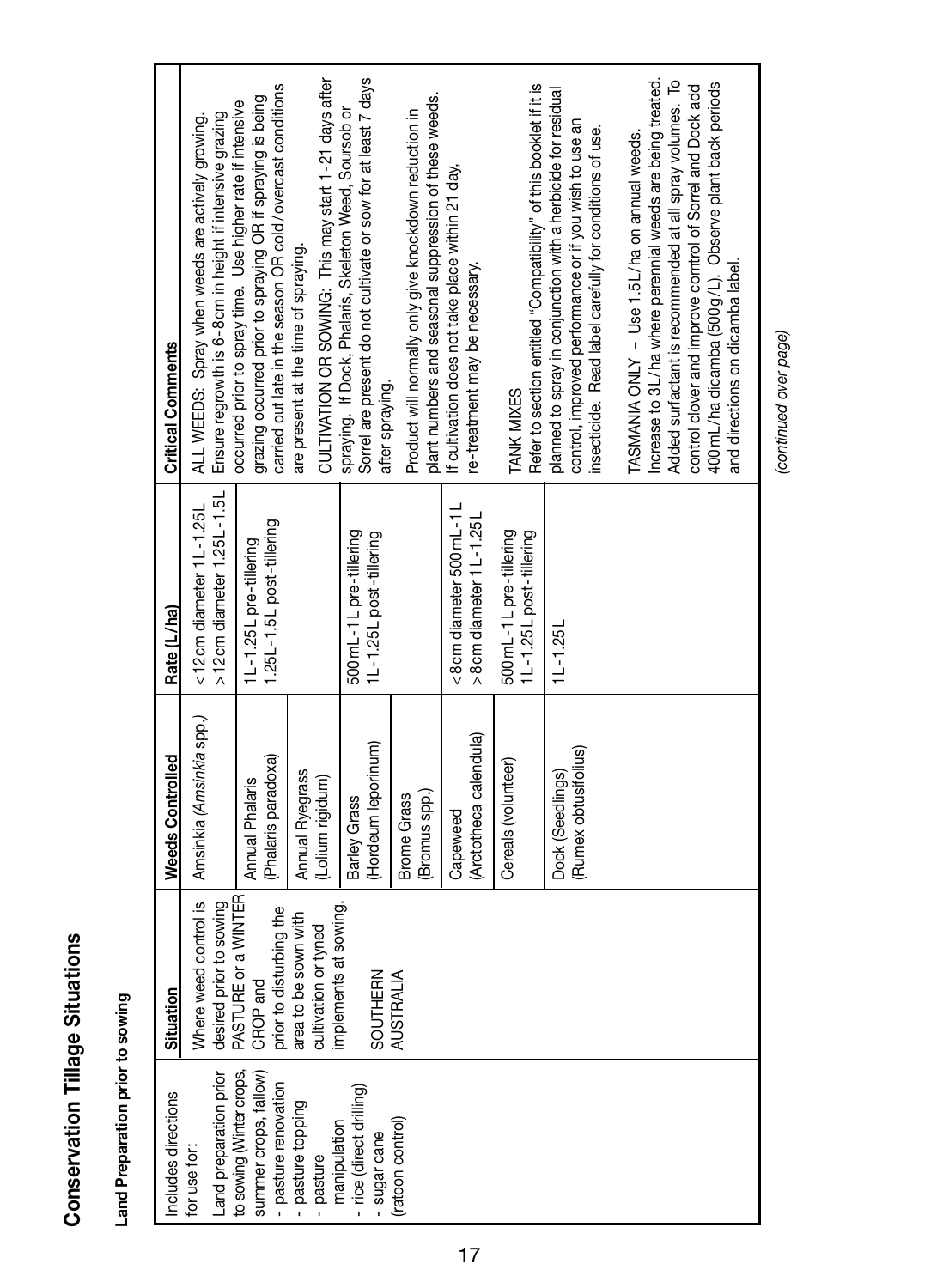| <b>Critical Comments</b> | SUCCESSFUL CROP ESTABLISHMENT<br>(continued from previous page)     | Early sprays to control young weeds will lead to establishing<br>an ideal seed bed. If weed growth is heavy, sowing should | be delayed until matter has decayed as the emerging crop<br>shoots may be smothered and set back. | Light cultivation to leave decaying matter on surface may<br>help. | If using residual type pre-emergent herbicides, seek out<br>abel directions that advise of risks associated with crop | emergence.                                | PERENNIAL WEEDS - For perennial Phalaris, Soursob,<br>knockdown, seasonal suppression and reduction in<br>Skelaton weed and Sorrel, this product will provide | treated plant numbers.                  |                                                     |                                                                                                     |                           |                                                              |                                |                                       |                                                              |
|--------------------------|---------------------------------------------------------------------|----------------------------------------------------------------------------------------------------------------------------|---------------------------------------------------------------------------------------------------|--------------------------------------------------------------------|-----------------------------------------------------------------------------------------------------------------------|-------------------------------------------|---------------------------------------------------------------------------------------------------------------------------------------------------------------|-----------------------------------------|-----------------------------------------------------|-----------------------------------------------------------------------------------------------------|---------------------------|--------------------------------------------------------------|--------------------------------|---------------------------------------|--------------------------------------------------------------|
| Rate (L/ha)              | <8cm diameter 50mL-1L<br>>8cm diameter 1L-1.25L                     | <12 cm diameter 1L-1.25L                                                                                                   | >12cm diameter 1.25L-1.5L                                                                         |                                                                    |                                                                                                                       | 1.5L                                      | <12 cm diameter 1L-1.25L                                                                                                                                      | >12 cm diameter 1.25L-1.5L              | 1.25L-1.5L post-tillering<br>1L-1.25L pre-tillering | 1.5L                                                                                                | 1.5L                      | >12 cm diameter 1.25L-1.5L<br>$<$ 12 cm diameter $1$ L-1.25L | 1.5L                           | 1.5L                                  | >12 cm diameter 1.25L-1.5L<br>$<$ 12 cm diameter $1$ L-1.25L |
| <b>Weeds Controlled</b>  | Doublegee (Emex australis)                                          | Fumitory (Fumaria officinalis)                                                                                             | Lupins (volunteer)<br>(Lupinus albus)                                                             | Paterson's Curse                                                   | Echium plantagineum)<br>Salvation Jane                                                                                | (Phalaris aquatica)<br>Perennial Phalaris | Carthamus lanatus)<br>Saffron thistle                                                                                                                         | (Onopordum acanthium)<br>Scotch thistle | Silver grass (Vulpia spp.)                          | Spray only rosettes that<br>have fully emerged<br>(Chondrilla juncea)<br>Skeleton weed<br>NSW only) | Sorrel (Rumex acetosella) | (Circium vulgare)<br>Spear thistle                           | (Oxalis pes-caprae)<br>Soursob | Trifolium subterraneum)<br>Sub Clover | Silybum marianun)<br>Variegated thistle                      |
| Situation                | Where weed control is<br>desired prior to sowing                    | <b>WINTER CROP and</b><br>PASTURE or a                                                                                     | prior to disturbing the<br>area to be sown with<br>cultivation or tyned                           | implements at sowing.                                              | SOUTHERN                                                                                                              | <b>AUSTRALIA</b>                          |                                                                                                                                                               |                                         |                                                     |                                                                                                     |                           |                                                              |                                |                                       |                                                              |
| Includes directions      | to sowing (Winter crops,<br>Land preparation prior<br>for use for:- | summer crops, fallow)                                                                                                      | - pasture renovation<br>- pasture topping<br>- pasture                                            | manipulation                                                       | - rice (direct drilling)<br>(ratoon control)<br>- sugar cane                                                          |                                           |                                                                                                                                                               |                                         |                                                     |                                                                                                     |                           |                                                              |                                |                                       |                                                              |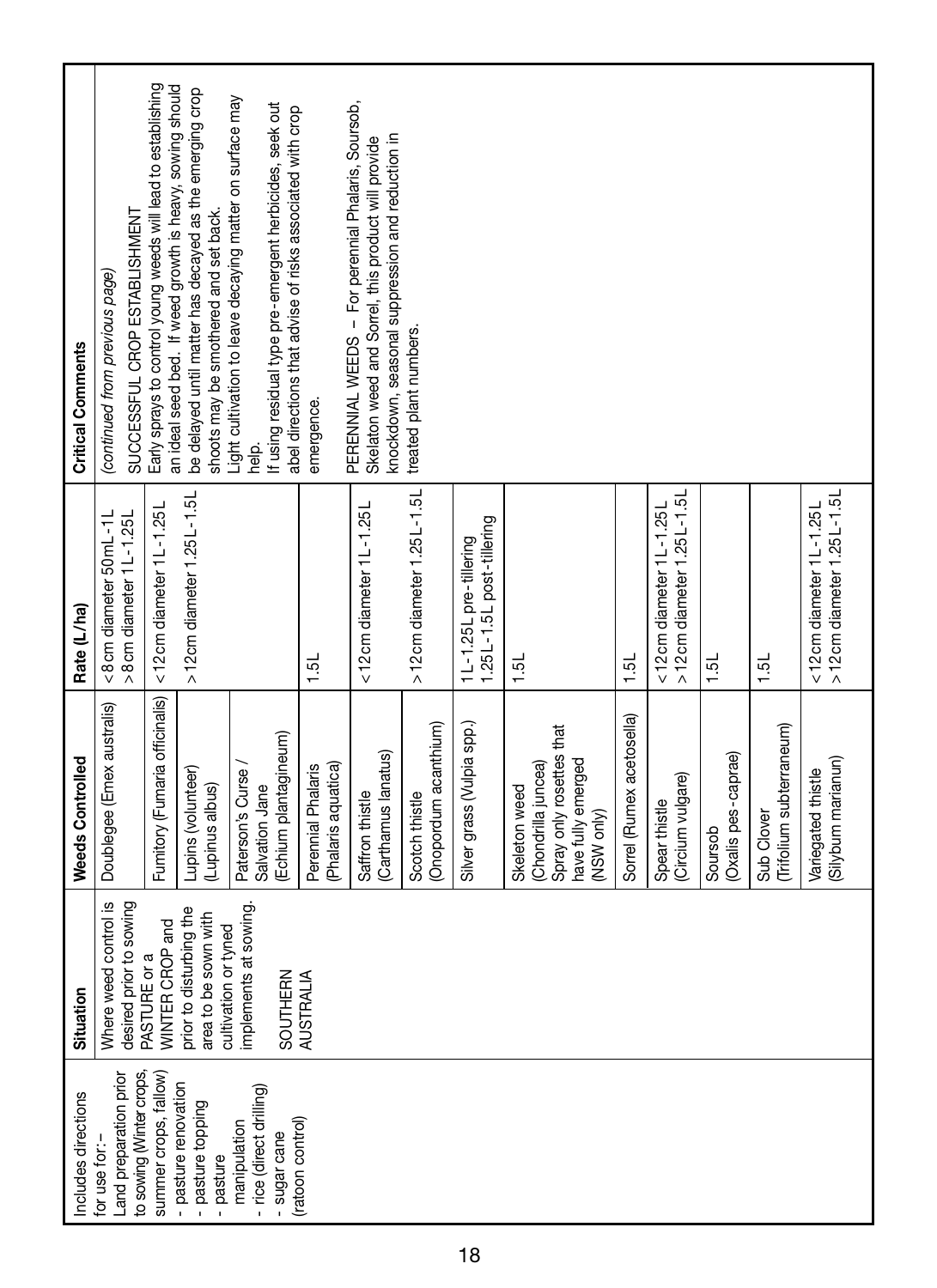| <b>Critical Comments</b> | Spray when weeds are actively growing. Ensure regrowth<br>ALL WEEDS: | is 6-8cm in height if intensive grazing occurred prior to<br>spraying. Add wetting agent to spray solutions at the<br>recommended rate if Ryegrass is present. | Use higher rates under following conditions.<br>Grasses - full tillering. | Lower rates should be used on younger stages of the weeds<br>or where cultivation is to follow within three weeks.<br>Broadleaf Weeds - stem elongation or budding. | TANK MIXES                       | is planned to spray in conjunction with a residual herbicide.<br>Refer to section entitled "Compatibility" in this booklet if it | Read label carefully for conditions of use.<br><b>HOARY CRESS</b> | Spray from late rosette to early flowering stage. | Spray at tuber exhaustion.<br><b>SOURSOB</b> |                            |                                     |                                 |                             |                                         |                       |                                              |                                     |
|--------------------------|----------------------------------------------------------------------|----------------------------------------------------------------------------------------------------------------------------------------------------------------|---------------------------------------------------------------------------|---------------------------------------------------------------------------------------------------------------------------------------------------------------------|----------------------------------|----------------------------------------------------------------------------------------------------------------------------------|-------------------------------------------------------------------|---------------------------------------------------|----------------------------------------------|----------------------------|-------------------------------------|---------------------------------|-----------------------------|-----------------------------------------|-----------------------|----------------------------------------------|-------------------------------------|
| Rate (L/ha)              | $1.5L - 2L$                                                          | $11 - 1.51$                                                                                                                                                    | $1.5L - 2L$                                                               | $1.5L - 2L$                                                                                                                                                         | $11 - 1.51$                      | 1.5L                                                                                                                             | $1.5L - 2L$                                                       |                                                   |                                              |                            |                                     |                                 | 1.5L                        | $1.5L - 2L$                             | $11 - 1.51$           | $1.5L - 2L$                                  |                                     |
| <b>Weeds Controlled</b>  | Annual Ryegrass<br>Lolium rigidum)                                   | (Hordeum leporinum)<br>Barley Grass                                                                                                                            | Brome grass (Bromus spp.                                                  | Capeweed (Artotheca calendula)                                                                                                                                      | Cereals (volunteer)              | Hoary cress (Cardaria draba)                                                                                                     | Paterson's Curse / Salvation Jane<br>(Echium plantagineum)        | Carthamus lanatus)<br>Saffron thistle             | (Onopordum acanthium)<br>Scotch thistle      | Silver grass (Vulpia spp.) | Saffron thistle (Carthamus lanatus) | Spear thistle (Circium vulgare) | Soursob (Oxalis pes-caprae) | (Sisymbrium officinale)<br>Wild Mustard | Wild Oats (Avena spp) | Rhapanus raphanistrum)<br><b>Wild Radish</b> | Wild turnip (brassica tournefortii) |
| Situation                | desired prior to sowing<br>Where weed control is                     | prior to the preparation<br>a SUMMER CROP or<br>of a fallow.                                                                                                   | SOUTHERN                                                                  | <b>AUSTRALIA</b>                                                                                                                                                    |                                  |                                                                                                                                  |                                                                   |                                                   |                                              |                            |                                     |                                 |                             |                                         |                       |                                              |                                     |
| Includes directions      | Land preparation prior<br>for use for:                               | to sowing (Winter crops,<br>summer crops, fallow)<br>- pasture renovation                                                                                      | pasture topping<br>pasture                                                | - rice (direct drilling)<br>manipulation                                                                                                                            | (ratoon control)<br>- sugar cane |                                                                                                                                  |                                                                   |                                                   |                                              |                            |                                     |                                 |                             |                                         |                       |                                              |                                     |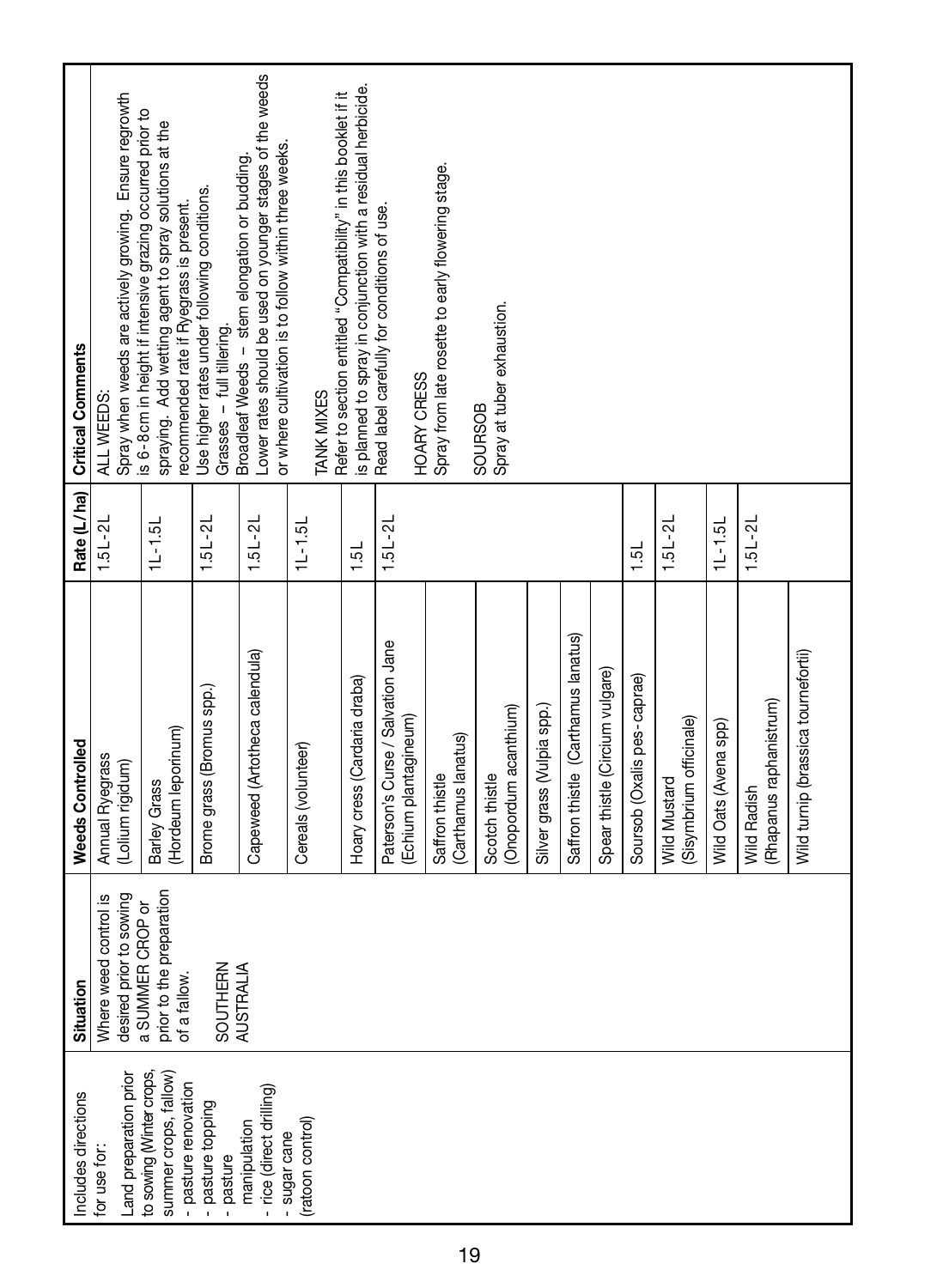| Includes directions                               | Situation                        | Weeds Controlled                           |             | Rate (L/ha) Critical Comments                                                                                |
|---------------------------------------------------|----------------------------------|--------------------------------------------|-------------|--------------------------------------------------------------------------------------------------------------|
| for use for:                                      | Where weed control is            | Amaranth                                   | $11 - 1.51$ |                                                                                                              |
| Land preparation prior                            | desired prior to sowing          | Amaranthus macrcarpus)                     |             |                                                                                                              |
| to sowing (Winter crops,<br>summer crops, fallow) | WINTER CROP or IN<br>a SUMMER OR | Annual Ground Cherry<br>Physalis angulata) |             | After elongation or budding, use the higher rate.                                                            |
| - pasture renovation                              | fallow situations.               | Annual Phalaris                            | 500mL-1L    | ALL WEEDS: Spray when weeds are actively growing.                                                            |
| - pasture topping                                 | NORTHERN                         | (Phalaris paradoxa)                        |             | Ensure regrowth is 6-8 cm in height if intensive grazing                                                     |
| pasture                                           | <b>AUSTRALIA</b>                 | Australian Bluebell                        | $11 - 1.51$ | occurred prior to spray time. DO NOT spray weeds                                                             |
| - rice (direct drilling)<br>manipulation          |                                  | Wahlenbergia gracilis)                     |             | under stress from low moisture, frost, cold, disease or                                                      |
|                                                   |                                  | Barley Grass                               | 500mL-1L    | waterlogging. Note that Barnyard Grass and                                                                   |
| (ratoon control)<br>- sugar cane                  |                                  | Hordeum leporinum)                         |             | Liverseed Grass are particularly prone to moisture stress.<br>RATE SELECTION: Use lower rate on young weeds. |
|                                                   |                                  | Barnyard grass                             | $1L-1.5L$   | Increase to higher rates as grasses gain full tillering or                                                   |
|                                                   |                                  | (Echinochloa spp.)                         |             | as broadleaf weeds gain elongation/budding. At more                                                          |
|                                                   |                                  | Cudweed (Gnaphalium spp.)                  |             | advanced stages, some broadleaf weeds need a higher                                                          |
|                                                   |                                  | Caltrop (Tribulis terrestris)              |             | rate range or addition of 2,4-D.                                                                             |
|                                                   |                                  | Cereals (volunteer)                        | 500mL-1L    | TANK MIXTURES: Read label directions, restraints, plant                                                      |
|                                                   |                                  | Fumitory (Fumaria officinalis)             | $11 - 1.51$ | back and withholding periods and safety directions. See                                                      |
|                                                   |                                  | Lovegrass (Eragrostis curvula)             |             | CROP ESTABLISHMENT: Sowing should not proceed until<br>section entitled "Compatibility" in this booklet.     |
|                                                   |                                  | Mexican poppy (Argemone ochroleuca)        |             | conditions allow the formation of a satisfactory seed bed.                                                   |
|                                                   |                                  | Mintweed (Salvia reflexa)                  |             | ALL WEEDS - AERIAL APPLICATION: See section entitled                                                         |
|                                                   |                                  | New Zealand Spinach                        |             | "For Aerial Equipment" in this booklet for instructions for use                                              |
|                                                   |                                  | Teratogonia tetragonoides)                 |             | in high temperatures and dry conditions. DO NOT apply                                                        |
|                                                   |                                  | Noogoora burr (Xanthium pungens)           |             | this product when temperatures exceed 30°C.                                                                  |
|                                                   |                                  | Saffron thistle (Carthamus lanatus)        |             |                                                                                                              |
|                                                   |                                  | Sow Thistle (Sonchus oleraceaus)           |             | After stem elongation or budding, use higher rate.                                                           |
|                                                   |                                  | Sorghum (Volunteer)                        |             |                                                                                                              |
|                                                   |                                  | Spear thistle (Circium vulgare)            |             |                                                                                                              |
|                                                   |                                  | Spurge (Euphorbia spp)                     |             |                                                                                                              |
|                                                   |                                  | Sunflower (Volunteer) (Helianthus annuus)  |             |                                                                                                              |
|                                                   |                                  | Turnip weed (Rapistrum rugosum)            |             | After stem elongation or budding, use higher rate.                                                           |
|                                                   |                                  | Variegated thistle (Silybum marianum)      |             |                                                                                                              |
|                                                   |                                  | <b>Nild Lettuce (Lactuca serriola)</b>     |             | After stem elongation or budding, use higher rate.                                                           |
|                                                   |                                  | Wild Oats (Avena spp)                      | 500mL-11    |                                                                                                              |
|                                                   |                                  | Wild turnip (brassica tournefortii)        | $1 - 1.5L$  | After stem elongation or budding, use higher rate.                                                           |
|                                                   |                                  |                                            |             |                                                                                                              |

N.B. Refer to section entitled "For Aerial Equipment" in this booklet if aerial application is to be used. Do not apply this product from the air if temperatures exceed 30°C. N.B. Refer to section entitled "For Aerial Equipment" in this booklet if aerial application is to be used. Do not apply this product from the air if temperatures exceed 30ºC.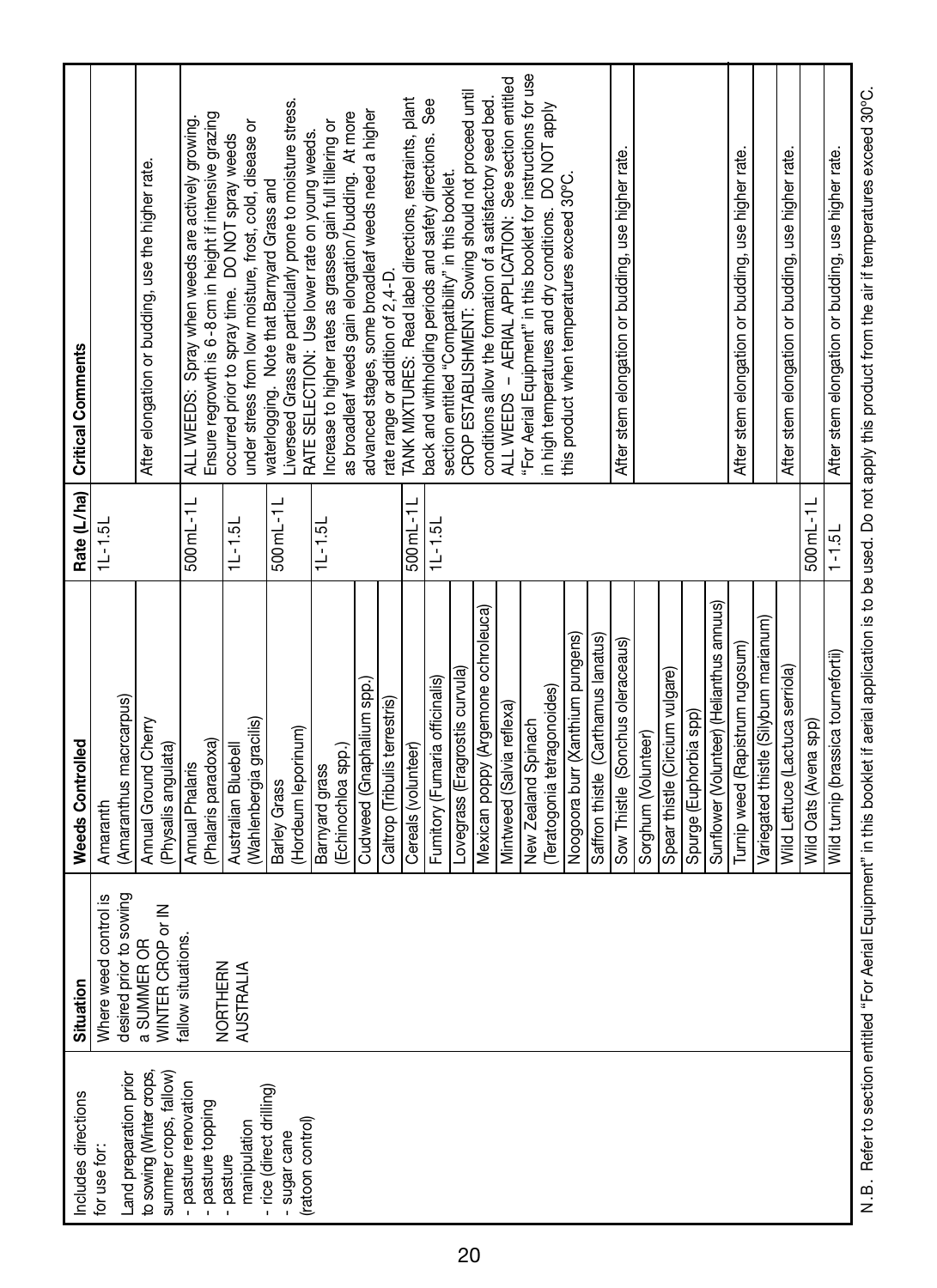| ֠ |
|---|
| г |
| r |
|   |
|   |
|   |
|   |
|   |
|   |
|   |
|   |

| Situation                                                                                           |                 | Application Rate   Critical Comments                                                                                                                                                                                                                                                                                                                                                                                                                                                                                                                                                   |
|-----------------------------------------------------------------------------------------------------|-----------------|----------------------------------------------------------------------------------------------------------------------------------------------------------------------------------------------------------------------------------------------------------------------------------------------------------------------------------------------------------------------------------------------------------------------------------------------------------------------------------------------------------------------------------------------------------------------------------------|
| A high predominance of Poa Tussock<br>(Poa labillardieri) associated with<br>annual weed situations | $3L/ha - 4L/ha$ | TIMING: Graze heavily, then remove stock at least 2 weeks before spraying to allow new growth. Apply to actively growing<br>APPLICATION: Increasing to the high rate levels may give more effective reductions. If using Aerial Equipment, refer to<br>FOLLOW-UP MANAGEMENT: Sowing may start from 2 weeks after spraying. It is essential that correct follow-up<br>pasture establishment and management occurs after treatment. Spot treatment will limit re-infestation.<br>plants after the autumn break but before heavy frosts (March-May).<br>relevant section of this booklet. |
| A high predominance of Bent Grass<br>(Agrostis tenuis) associated with<br>Annual weeds.             | 2.5L/ha         | This rate will give control/suppression prior to planting improved pasture or crops. Spray in late spring when weeds are in<br>active growth phase and have a degree of seed head development.  Remove stock to ensure full leaf growth.<br>2-3 weeks after spraying use a tyned implement to disturb the soil and break up vegetative matter.<br>Follow up by planting a summer crop and/ or re-seeding pasture or crop next autumn.                                                                                                                                                  |
|                                                                                                     |                 |                                                                                                                                                                                                                                                                                                                                                                                                                                                                                                                                                                                        |

### Pasture Topping **Pasture Topping**

| Situation                                                   | Weeds Controlled                    | <b>Application Rates</b> | <b>Critical Comments</b>                                                                                                                                                                                                                                                                                                                    |
|-------------------------------------------------------------|-------------------------------------|--------------------------|---------------------------------------------------------------------------------------------------------------------------------------------------------------------------------------------------------------------------------------------------------------------------------------------------------------------------------------------|
| Pasture topping to reduce seed<br>set of Annual grasses and | Annual ryegrass (Lolium rigidum)    | 450 mL/ha                | Apply at flowering stage and prior to plants "haying off".                                                                                                                                                                                                                                                                                  |
| Capeweed (Arctotheca calendula)                             | (Hordeum leporinum)<br>Barley Grass | 300mL/ha-450mL/ha        | Apply at the head to milky dough stage.                                                                                                                                                                                                                                                                                                     |
|                                                             | Brome Grass (Bromus spp)            |                          |                                                                                                                                                                                                                                                                                                                                             |
|                                                             | Capeweed (Arctotheca calendula)     |                          | Apply at flowering stage and prior to plants "haying off".                                                                                                                                                                                                                                                                                  |
|                                                             | Silver Grass (Vulpia spp.)          |                          | Apply at the head to milky dough stage.                                                                                                                                                                                                                                                                                                     |
|                                                             |                                     |                          | to treatment If pasture legumes are present their populations may be<br>reduced. DO NOT apply if clover of medic crops, intended for seed<br>ALL WEEDS: Ensure even regrowth by removing all stock prior<br>are present. Water volumes of 50L/ha or less are preferable.<br>If excess of this is required add wetting agent at label rates. |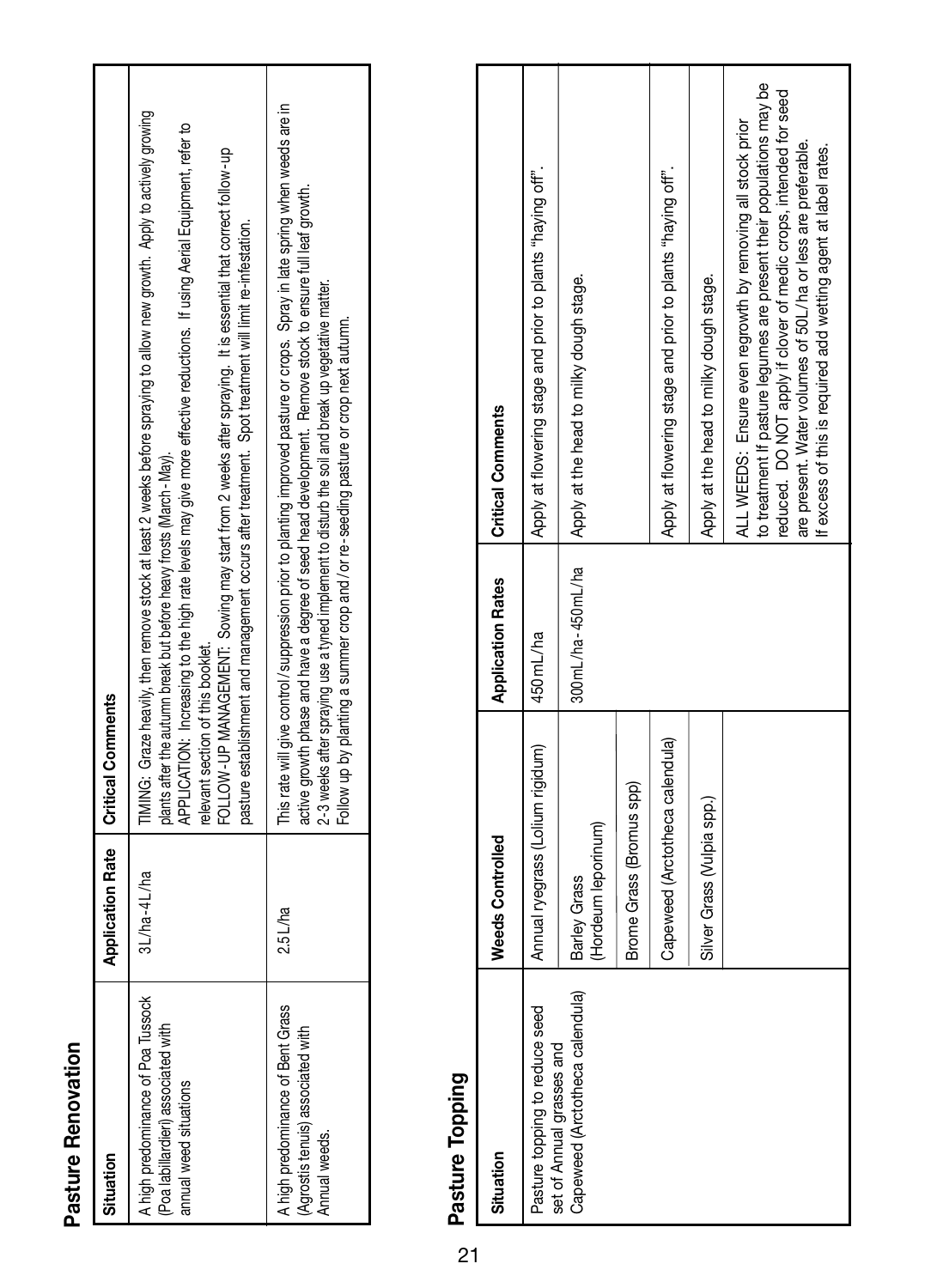| ŗ |
|---|
|   |
| ═ |
|   |
| ¢ |
|   |
|   |

 $\epsilon$ 

|                                              | Use higher rates for control. Use lower rates for | suppression.             |                                    |                               |                            |                 |                          |                               |
|----------------------------------------------|---------------------------------------------------|--------------------------|------------------------------------|-------------------------------|----------------------------|-----------------|--------------------------|-------------------------------|
| <b>Application Rates   Critical Comments</b> | $1.4$ L/ha-6L/ha                                  |                          |                                    |                               |                            | 625 mL/ha-6L/ha |                          | $1.4$ L/ha - 6L/ha            |
| Weeds Controlled                             | Carpet Grass (Xonopus spp)                        | Kikuyu Grass             | (Pennisetum clandestinum)          | Paspalum (Paspalum dilatatum) | Carpet Grass (Xonopus spp) | Kikuyu Grass    | Pennisetum clandestinum) | Paspalum (Paspalum dilatatum) |
| State                                        | NSW, Vic,                                         | WA only                  |                                    |                               | Old only                   |                 |                          |                               |
| Situation                                    | Where certain pasture species                     | need to be controlled or | suppressed prior to the driling of | forage species or soybeans    |                            |                 |                          |                               |

## Rice (direct drilling) **Rice (direct drilling)**

| Situation                          | Weeds Controlled                       |                 | Application Rates   Critical Comments                                                                                                         |
|------------------------------------|----------------------------------------|-----------------|-----------------------------------------------------------------------------------------------------------------------------------------------|
| Sites where direct driling of rice | Annual Phalaris (Canary Grass)         | $1L/ha-1.3L/ha$ | ALL WEEDS: Site preparation should ensure that if grazing has                                                                                 |
| is to be carried out and site      | (Phalaris spp)                         |                 | taken place regrowth should be 6-8 cm tall before spraying.                                                                                   |
| sprayed prior to direct drilling.  | Annual Ryegrass (Lolium rigidum)       |                 | If drought conditions are present, a pre-watering prior to spraying<br>is recommended. If Ryegrass is present, use a wetting agent.           |
|                                    | Barley Grass (Hordeum leporinum)       |                 | recommended rates.                                                                                                                            |
|                                    | Burr Medic (Medicago spp)              |                 | after spraying. If a residual herbicide is to be used, refer to product's<br>WHEN TO SOW: Direct drilling can be carried out 1 day to 2 weeks |
|                                    | Clover (sub) (Trifolioum subterraneum) |                 | label instructions on mixtures and Rice application.                                                                                          |
|                                    | Winter Grass (Poa annua)               |                 |                                                                                                                                               |

## Sugar Cane (Ratoon control) **Sugar Cane (Ratoon control)**

| Situation                                         | Variety                                                  | Application Rates   Critical Comments |                                                                                         |
|---------------------------------------------------|----------------------------------------------------------|---------------------------------------|-----------------------------------------------------------------------------------------|
| Sites where control of ratoon<br>cane is required | Q63, Q87, Q90, Q102, Q117,<br>Q120, Q129, Q130, H56-752, | $3L/ha-4L/ha$                         | Spray only if ratoons are in active phase and are 60-100cm in height.<br>ALL VARIETIES: |
|                                                   | indar. Triton                                            |                                       | DO NOT apply if plants are drought stressed or suffering effects of                     |
|                                                   | 386, Q96, Q113                                           | 4L/ha-5L/ha                           | waterlogging. Ensure boom is at height above the ratoon canopy                          |
|                                                   | Q115, Q122, Q94, Cassius                                 | 5L/ha-6L/ha                           | that allows the correct overlap of the spray pattern. Use higher rates                  |
|                                                   | <b>JCQ 310, Q107</b>                                     | 6L/ha-9L/ha                           | for control. Use lower rates for suppression if it is planned to follow up              |
|                                                   |                                                          |                                       | with a cultivation.                                                                     |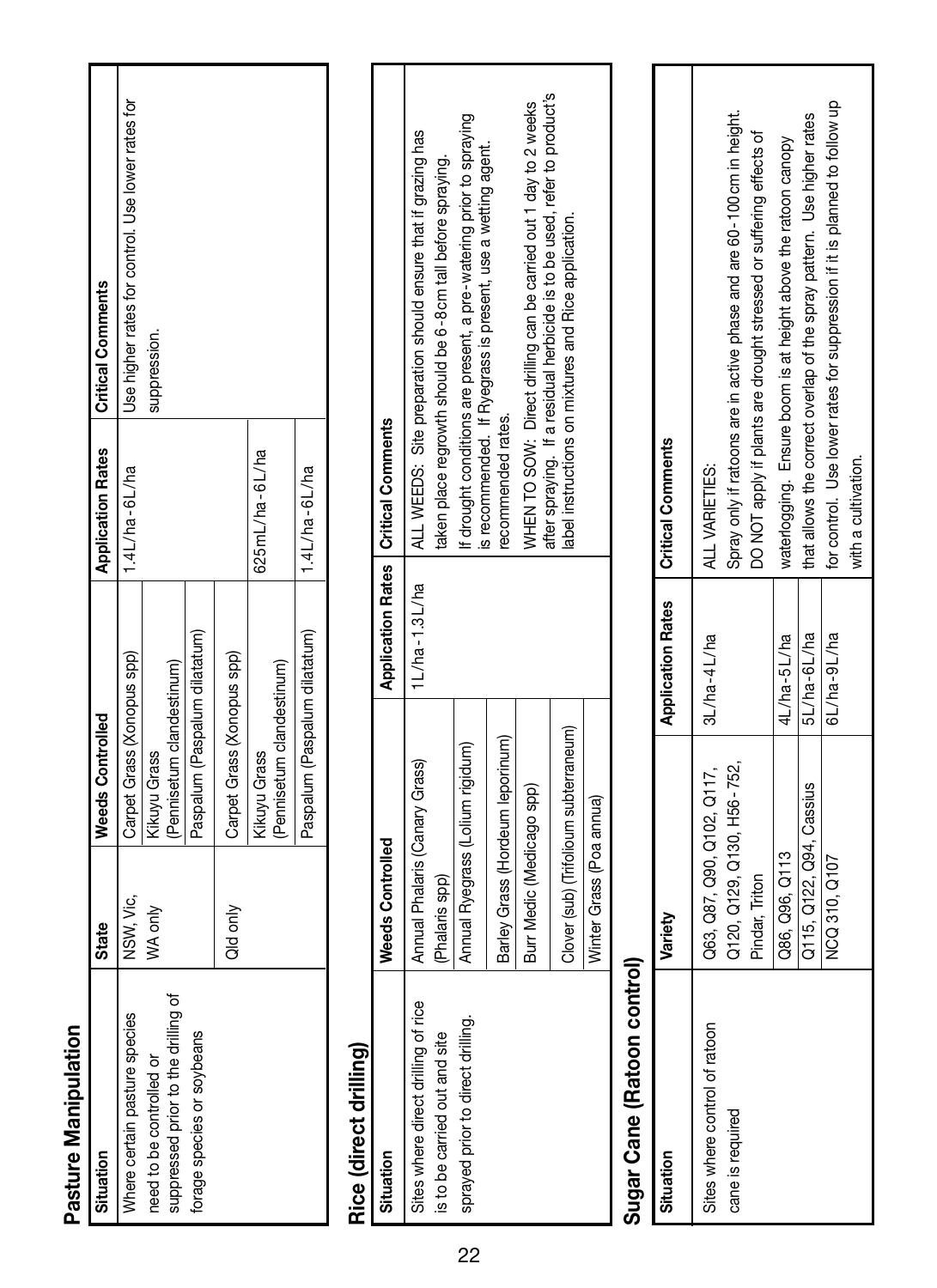| Ξ      |
|--------|
| ֠      |
| ι      |
| г<br>Ľ |

| Application Rates   Critical Comments | tables in this booklet   DO NOT spray near trees/vines less than 3 years old.<br>AVOCADO, BANANA, GUAVA, KIWIFRUIT,<br>for application rates.   DO NOT allow Wiper contact.<br>ALL TREES AND VINES: | Spray drift can cause damage if allowed to contact any part<br>of the vine palm, trunk or tree. Be careful to avoid contact<br>with split bark on Kiwifruit and green Stems on Paw Paw.<br>ITCHI, MANGO, PAW PAW AND STONE FRUIT: | /INEYARDS DO NOT allow spray to contact any part of the plant.<br>CITRUS, LITCHI, OLIVES, POME FRUIT, NUTS AND |
|---------------------------------------|-----------------------------------------------------------------------------------------------------------------------------------------------------------------------------------------------------|-----------------------------------------------------------------------------------------------------------------------------------------------------------------------------------------------------------------------------------|----------------------------------------------------------------------------------------------------------------|
|                                       | See specific weed                                                                                                                                                                                   |                                                                                                                                                                                                                                   |                                                                                                                |
| Weeds Controlled                      | See specific weed tables<br>in this booklet.                                                                                                                                                        |                                                                                                                                                                                                                                   |                                                                                                                |
| Situation                             | Nuts (includes Almond, Pistachio,<br>Macadamia, Pecan and Walnut),<br>Stone Fruit, Vineyards<br>Pome Fruit, Litchi,<br>and Citrus Fruit                                                             | Avocado, Guava, Kiwifruit,<br>Mango and Paw Paw                                                                                                                                                                                   | <b>Bananas</b>                                                                                                 |

#### General Uses **General Uses**

| gen di Ases                                                                                                      |                                                                                                             |                                                                                     |                                                                                                                                                                                                                                                                                                                                                                                                                                 |
|------------------------------------------------------------------------------------------------------------------|-------------------------------------------------------------------------------------------------------------|-------------------------------------------------------------------------------------|---------------------------------------------------------------------------------------------------------------------------------------------------------------------------------------------------------------------------------------------------------------------------------------------------------------------------------------------------------------------------------------------------------------------------------|
| Situation                                                                                                        | Weeds Controlled                                                                                            | <b>Application Rates</b>                                                            | Critical Comments                                                                                                                                                                                                                                                                                                                                                                                                               |
| Dry drains and channels,<br>dry margins of dams,<br>lakes and streams                                            | ANNUAL WEED CONTROL and<br>PERENNIAL WEED CONTROL<br>For Weeds Controlled refer<br>to list of species under | For Application rates<br>efer to rates shown<br><b>MEED CONTROL</b><br>under ANNUAL | See Critical Comments shown for section and individual weeds under<br>ANNUAL WEED CONTROL and PERENNIAL WEED CONTROL<br>n this booklet.                                                                                                                                                                                                                                                                                         |
| Forestry                                                                                                         | in this booklet.                                                                                            | VEED CONTROL<br>and PERENNIAL<br>in this booklet.                                   | DO NOT allow spray or spray drift to come into contact with foliage or<br>DO NOT allow wiper surface to come into contact with ANY PART<br>* IN ESTABLISHED TREE AREAS using shielded or directed<br>green bark of desirable trees as severe damage may occur.<br>* SITE PREPARATION PRIOR TO PLANTING.<br>* PRIOR TO NURSERY ESTABLISHMENT.<br>sprays or selective wiper equipment.<br>JSE SITUATIONS INCLUDE:<br>of the tree. |
| Rights of way, domestic and public<br>service areas, commercial and<br>industrial areas and around<br>buildings. |                                                                                                             |                                                                                     | This product does not provide residual control.                                                                                                                                                                                                                                                                                                                                                                                 |